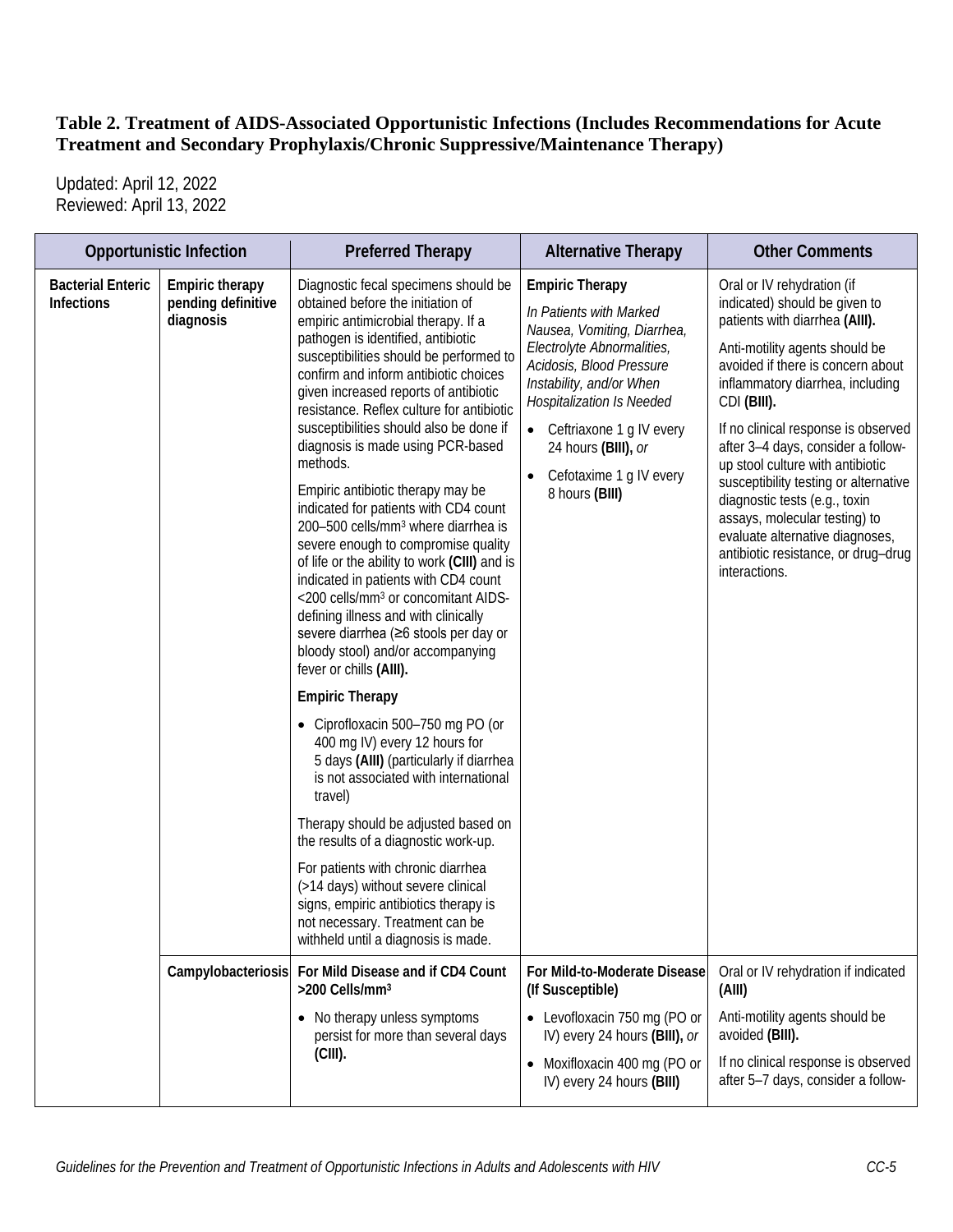|  | <b>Opportunistic Infection</b>           | <b>Preferred Therapy</b>                                                                                                                                                                                                                                                                                                                                                                                                                                                                                                                          | <b>Alternative Therapy</b>                                                                                                                                                                                                                                                                                  | <b>Other Comments</b>                                                                                                                                                                                                                                                                                                                                                                                                             |
|--|------------------------------------------|---------------------------------------------------------------------------------------------------------------------------------------------------------------------------------------------------------------------------------------------------------------------------------------------------------------------------------------------------------------------------------------------------------------------------------------------------------------------------------------------------------------------------------------------------|-------------------------------------------------------------------------------------------------------------------------------------------------------------------------------------------------------------------------------------------------------------------------------------------------------------|-----------------------------------------------------------------------------------------------------------------------------------------------------------------------------------------------------------------------------------------------------------------------------------------------------------------------------------------------------------------------------------------------------------------------------------|
|  |                                          | For Mild-to-Moderate Disease (If<br>Susceptible)<br>• Ciprofloxacin 500-750 mg PO (or<br>400 mg IV) every 12 hours for<br>7-10 days (BIII), or<br>• Azithromycin 500 mg PO daily for<br>5 days (BIII) (Note: Not for patients                                                                                                                                                                                                                                                                                                                     | Add an aminoglycoside to<br>fluoroquinolone in bacteremic<br>patients (BIII).                                                                                                                                                                                                                               | up stool culture, alternative<br>diagnosis, or antibiotic resistance.<br>In the United States in 2018, 29%<br>of C. jejuni isolates were resistant<br>to ciprofloxacin and 2% were<br>resistant to azithromycin; among<br>C. coli isolates, 40.5% were<br>resistant to fluoroquinolone and                                                                                                                                        |
|  |                                          | with bacteremia [AIII])<br>For Campylobacter Bacteremia<br>Ciprofloxacin 500-750 mg PO (or<br>400 mg IV) every 12 hours for<br>≥14 days if the isolate is sensitive<br>(BIII) plus an aminoglycoside (BIII)<br>For Recurrent infections<br>Duration of therapy may be<br>extended to 2-6 weeks (BIII).                                                                                                                                                                                                                                            |                                                                                                                                                                                                                                                                                                             | 13.3% are resistant to<br>azithromycin.<br>The rationale for addition of an<br>aminoglycoside to a<br>fluoroquinolone in bacteremic<br>patients is to prevent emergence<br>of quinolone resistance.<br>Effective ART may reduce the<br>frequency, severity, and<br>recurrence of campylobacter<br>infections.                                                                                                                     |
|  | Clostridium difficile<br>infection (CDI) | Fidaxomicin 200 mg PO two times<br>daily for 10 days (AI)<br>Vancomycin 125 mg PO four times<br>daily for 10 days (AI)<br>For severe, life-threatening CDI, see<br>text and references for additional<br>information.                                                                                                                                                                                                                                                                                                                             | For Nonsevere CDI<br>If Fidaxomicin or Vancomycin<br><b>Access Is Limited</b><br>• Metronidazole 500 mg<br>(PO) three times daily for<br>10 days (CII)                                                                                                                                                      | <b>Recurrent CDI</b><br>Treatment is the same as in<br>patients without HIV infection.<br>Bezlotoximab (CIII) or fecal<br>microbiota therapy may be<br>successful and safe to treat<br>recurrent CDI (CIII). See text and<br>references for additional<br>information.                                                                                                                                                            |
|  | Salmonellosis                            | All people with HIV and salmonellosis should receive antimicrobial<br>treatment due to an increase of bacteremia (by 20-fold to 100-fold) and<br>mortality (by up to 7-fold) compared to individuals without HIV (AIII).<br>Ciprofloxacin 500-750 mg PO (or<br>400 mg IV) every 12 hours, if<br>susceptible (AIII)<br>Duration of Therapy<br>For Gastroenteritis Without<br><b>Bacteremia</b><br>• If CD4 count $\geq$ 200 cells/mm <sup>3</sup> :<br>7-14 days (BIII)<br>$\bullet$ If CD4 count <200 cells/mm <sup>3</sup> :<br>2-6 weeks (BIII) | • Levofloxacin 750 mg (PO or<br>IV) every 24 hours (BIII), or<br>• Moxifloxacin 400 mg (PO or<br>IV) every 24 hours (BIII), or<br>• TMP 160 mg-SMX 800 mg<br>(PO or IV) every 12 hours<br>$(BIII)$ , or<br>• Ceftriaxone 1 g IV every<br>24 hours (BIII), or<br>• Cefotaxime 1 g IV every<br>8 hours (BIII) | Oral or IV rehydration if indicated<br>(AIII)<br>Anti-motility agents should be<br>avoided (BIII).<br>The role of long-term secondary<br>prophylaxis in patients with<br>recurrent Salmonella bacteremia<br>is not well established. Must<br>weigh benefit against risks of<br>long-term antibiotic exposure<br>$(BIII)$ .<br>Effective ART may reduce the<br>frequency, severity, and<br>recurrence of salmonella<br>infections. |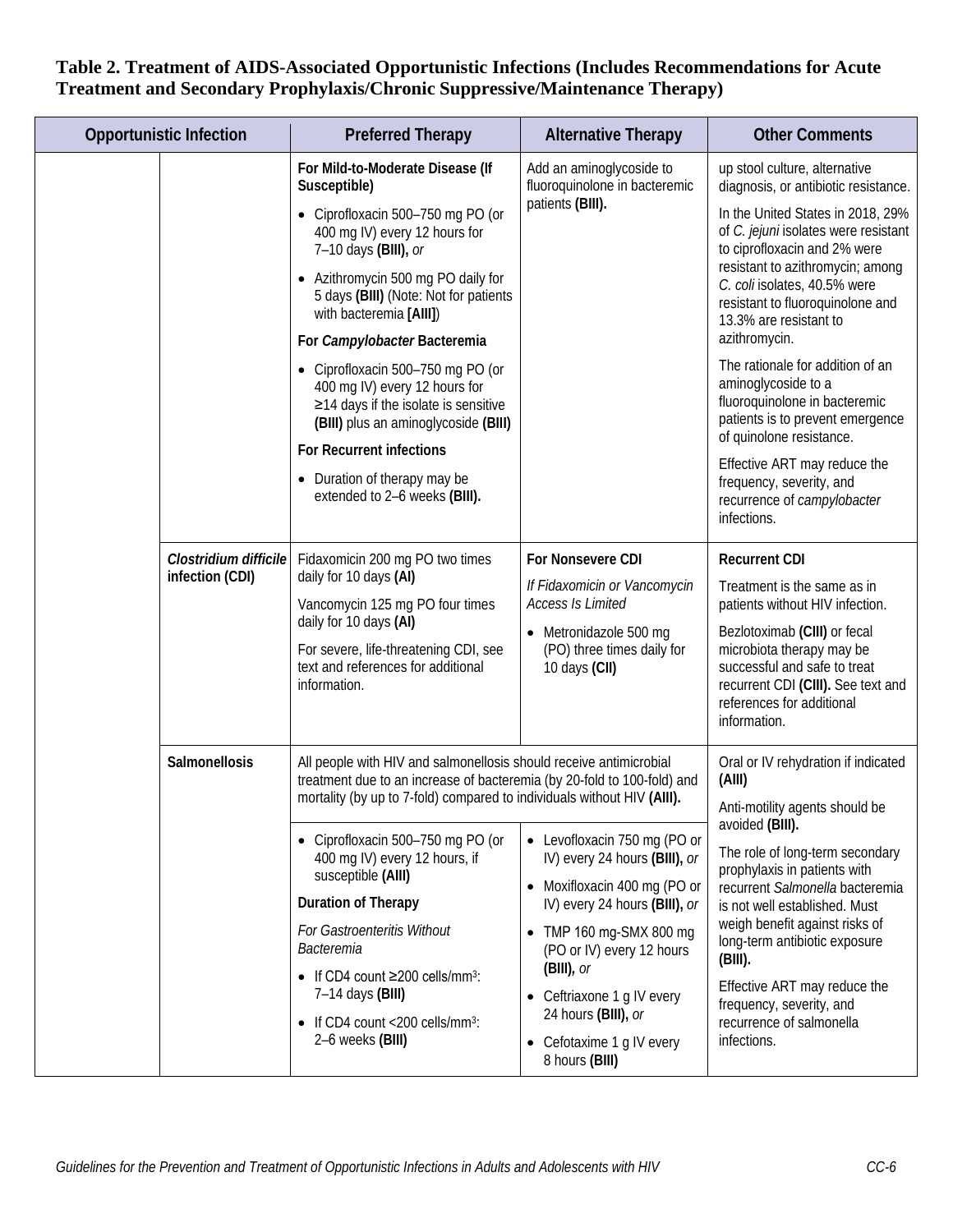| <b>Opportunistic Infection</b> | <b>Preferred Therapy</b>                                                                                                                                                                                                                                                                                                                                                                                                                                                                                                                                                                                                                                                                                                                                                              | <b>Alternative Therapy</b>                                                                                                                                                                                                                                                                                                                                                                                                                                                                                                                     | <b>Other Comments</b>                                                                                                                                                                                                                                                                                                                                                                                                                                                                                                                                                                                                                                                                                                                                                |
|--------------------------------|---------------------------------------------------------------------------------------------------------------------------------------------------------------------------------------------------------------------------------------------------------------------------------------------------------------------------------------------------------------------------------------------------------------------------------------------------------------------------------------------------------------------------------------------------------------------------------------------------------------------------------------------------------------------------------------------------------------------------------------------------------------------------------------|------------------------------------------------------------------------------------------------------------------------------------------------------------------------------------------------------------------------------------------------------------------------------------------------------------------------------------------------------------------------------------------------------------------------------------------------------------------------------------------------------------------------------------------------|----------------------------------------------------------------------------------------------------------------------------------------------------------------------------------------------------------------------------------------------------------------------------------------------------------------------------------------------------------------------------------------------------------------------------------------------------------------------------------------------------------------------------------------------------------------------------------------------------------------------------------------------------------------------------------------------------------------------------------------------------------------------|
|                                | For Gastroenteritis with Bacteremia<br>• If CD4 count $\geq$ 200/mm <sup>3</sup> : 14 days<br>or longer duration if bacteremia<br>persists or if the infection is<br>complicated (e.g., if metastatic foci<br>of infection are present) (BIII)<br>If CD4 count <200 cells/mm <sup>3</sup> :<br>$\bullet$<br>2-6 weeks (BIII)<br>Secondary Prophylaxis Should Be<br>Considered<br>For patients with recurrent<br>$\bullet$<br>Salmonella bacteremia (BIII), or<br>For patients with recurrent<br>$\bullet$<br>gastroenteritis (with or without<br>bacteremia) with CD4 count<br><200 cells/mm <sup>3</sup> with severe<br>diarrhea (BIII)                                                                                                                                              |                                                                                                                                                                                                                                                                                                                                                                                                                                                                                                                                                |                                                                                                                                                                                                                                                                                                                                                                                                                                                                                                                                                                                                                                                                                                                                                                      |
| <b>Shigellosis</b>             | Ciprofloxacin 500-750 mg PO (or<br>$\bullet$<br>400 mg IV) every 12 hours (if MIC<br><0.12 $\mu$ g/mL (AIII)<br>Duration of Therapy<br>• Gastroenteritis: 7-10 days (AIII)<br>Bacteremia: ≥14 days (BIII)<br>$\bullet$<br>Recurrent infections: Up to<br>$\bullet$<br>6 weeks (BIII)<br>Note: Increased resistance of Shigella<br>to fluoroquinolones is occurring in the<br>United States. Avoid fluoroquinolones<br>if ciprofloxacin MIC is ≥0.12 $\mu$ g/mL,<br>even if the laboratory identifies the<br>isolate as sensitive. Many Shigella<br>strains resistant to fluoroquinolones<br>exhibit resistance to other commonly<br>used antibiotics. Thus, antibiotic<br>sensitivity testing of Shigella isolates<br>from HIV-infected individuals should<br>be performed routinely. | • Levofloxacin 750 mg (PO or<br>IV) every 24 hours (BIII), or<br>• Moxifloxacin 400 mg (PO or<br>IV) every 24 hours (BIII), or<br>• TMP 160 mg-SMX 800 mg<br>(PO or IV) every 12 hours<br>(BIII) (Note: Shigella<br>infections acquired outside<br>of the United States have<br>high rates of TMP-SMX<br>resistance), or<br>• Azithromycin 500 mg PO<br>daily for 5 days (BIII) (Note:<br>not recommended for<br>patients with bacteremia<br>[All].<br>Note: Azithromycin-resistant<br>Shigella spp. has been<br>reported in HIV-infected MSM. | Therapy may slightly shorten<br>duration of illness and/or prevent<br>spread of infection (AIII).<br>Given increasing antimicrobial<br>resistance and limited data<br>showing that antibiotic therapy<br>limits transmission, antibiotic<br>treatment may be withheld in<br>patients with CD4 count<br>>500 cells/mm <sup>3</sup> whose diarrhea<br>resolves prior to culture<br>confirmation of Shigella infection<br>$(CIII)$ .<br>Oral or IV rehydration if indicated<br>(AIII).<br>Anti-motility agents should be<br>avoided (BIII).<br>If no clinical response after<br>5-7 days, consider a follow-up<br>stool culture, alternative<br>diagnosis, or antibiotic resistance.<br>Effective ART may decrease the<br>risk of recurrence of Shigella<br>infections. |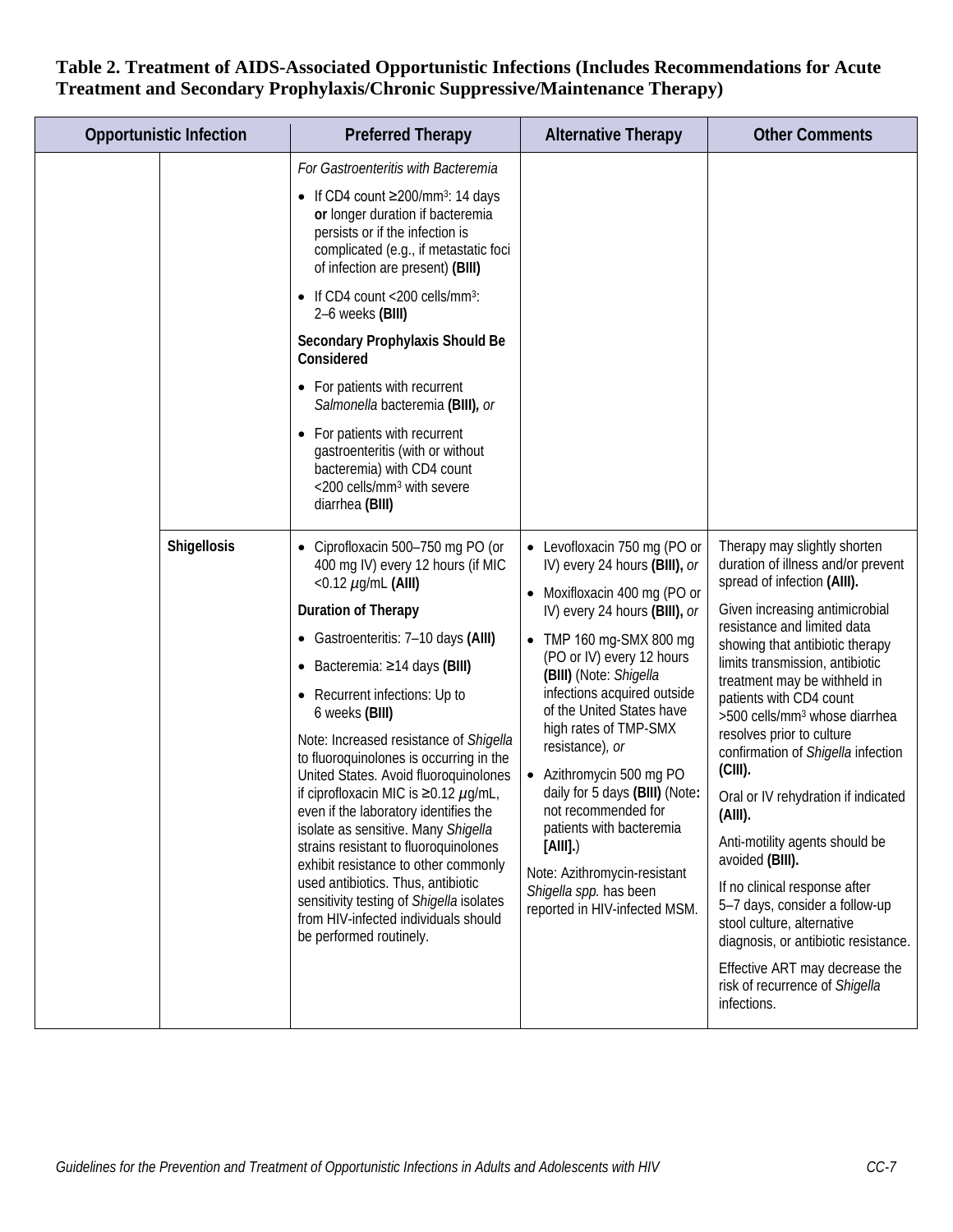| <b>Opportunistic Infection</b> | <b>Preferred Therapy</b>                                                                                                                                                     | <b>Alternative Therapy</b>                                                             | <b>Other Comments</b>                                                                                                                                                             |
|--------------------------------|------------------------------------------------------------------------------------------------------------------------------------------------------------------------------|----------------------------------------------------------------------------------------|-----------------------------------------------------------------------------------------------------------------------------------------------------------------------------------|
| <b>Bartonellosis</b>           | For Bacillary Angiomatosis,<br>Peliosis Hepatis, Bacteremia, and<br>Osteomyelitis                                                                                            | For Bacillary Angiomatosis,<br>Peliosis Hepatis, Bacteremia,<br>and Osteomyelitis      | When RIF is used, take into<br>consideration the potential for<br>significant interaction with ARV<br>drugs and other medications (see<br>Table 4 for dosing<br>recommendations). |
|                                | • Doxycycline 100 mg PO or IV<br>every 12 hours (AII), or                                                                                                                    | • Azithromycin 500 mg PO<br>daily (BIII)                                               |                                                                                                                                                                                   |
|                                | Erythromycin 500 mg PO or IV<br>every 6 hours (All)                                                                                                                          | • Clarithromycin 500 mg PO<br>twice a day (BIII)                                       | If relapse occurs after initial<br>(>3 month) course of therapy,                                                                                                                  |
|                                | <b>CNS Infections</b>                                                                                                                                                        | <b>Confirmed Bartonella</b>                                                            | long-term suppression with<br>doxycycline or a macrolide is                                                                                                                       |
|                                | (Doxycycline 100 mg +/- RIF<br>300 mg) PO or IV every<br>12 hours (AIII)                                                                                                     | Endocarditis, but with Renal<br>Insufficiency<br>(Doxycycline 100 mg IV plus           | recommended as long as the<br>CD4 count is <200 cells/mm <sup>3</sup><br>$(AIII)$ .                                                                                               |
|                                | <b>Confirmed Bartonella Endocarditis</b>                                                                                                                                     | RIF 300 mg PO or IV) every<br>12 hours for 2 weeks, then                               |                                                                                                                                                                                   |
|                                | (Doxycycline 100 mg IV every<br>12 hours plus gentamicin 1 mg/kg<br>IV every 8 hours) for 2 weeks, then<br>continue with doxycycline 100 mg<br>IV or PO every 12 hours (BII) | continue with doxycycline<br>100 mg IV or PI every<br>12 hours (BII)                   |                                                                                                                                                                                   |
|                                | <b>Other Severe Infections</b>                                                                                                                                               |                                                                                        |                                                                                                                                                                                   |
|                                | (Doxycycline 100 mg PO or IV +/-<br>RIF 300 mg PO or IV) every 12<br>hours (BIII), or                                                                                        |                                                                                        |                                                                                                                                                                                   |
|                                | (Erythromycin 500 mg PO or IV<br>every 6 hours) +/- RIF 300 mg PO<br>or IV every 12 hours (BIII)                                                                             |                                                                                        |                                                                                                                                                                                   |
|                                | Duration of Therapy                                                                                                                                                          |                                                                                        |                                                                                                                                                                                   |
|                                | • At least 3 months (AII)                                                                                                                                                    |                                                                                        |                                                                                                                                                                                   |
| Candidiasis (Mucocutaneous)    | For Oropharyngeal Candidiasis;<br>Initial Episodes (for 7-14 Days)                                                                                                           | For Oropharyngeal<br><b>Candidiasis; Initial Episodes</b>                              | Chronic or prolonged use of<br>azoles may promote development                                                                                                                     |
|                                | Oral Therapy                                                                                                                                                                 | (for 7-14 Days)                                                                        | of resistance.                                                                                                                                                                    |
|                                | • Fluconazole 100 mg PO daily (AI)                                                                                                                                           | Oral Therapy                                                                           | Higher relapse rate for<br>esophageal candidiasis seen with                                                                                                                       |
|                                | For Esophageal Candidiasis (for<br>14-21 Days)                                                                                                                               | • Itraconazole oral solution<br>200 mg PO daily (BI), or                               | echinocandins than with<br>fluconazole use.                                                                                                                                       |
|                                | • Fluconazole 100 mg (up to<br>400 mg) PO or IV daily (AI), or                                                                                                               | Posaconazole oral<br>$\bullet$<br>suspension 400 mg PO<br>twice a day for 1 day, then  | Suppressive therapy usually not<br>recommended (BIII) unless                                                                                                                      |
|                                | Itraconazole oral solution 200 mg<br>PO daily (AI)                                                                                                                           | 400 mg daily (BI)<br><b>Topical Therapy</b>                                            | patients have frequent or severe<br>recurrences.                                                                                                                                  |
|                                | For Uncomplicated Vulvo-Vaginal<br>Candidiasis                                                                                                                               | • Clotrimazole troches, 10 mg                                                          | If Decision Is to Use<br><b>Suppressive Therapy</b>                                                                                                                               |
|                                | Oral fluconazole 150 mg for one                                                                                                                                              | PO five times daily (BI), or                                                           | Oropharyngeal Candidiasis                                                                                                                                                         |
|                                | dose (All), or                                                                                                                                                               | • Miconazole mucoadhesive<br>buccal 50-mg tablet; apply<br>to mucosal surface over the | • Fluconazole 100 mg PO daily<br>or three times weekly (BI), or                                                                                                                   |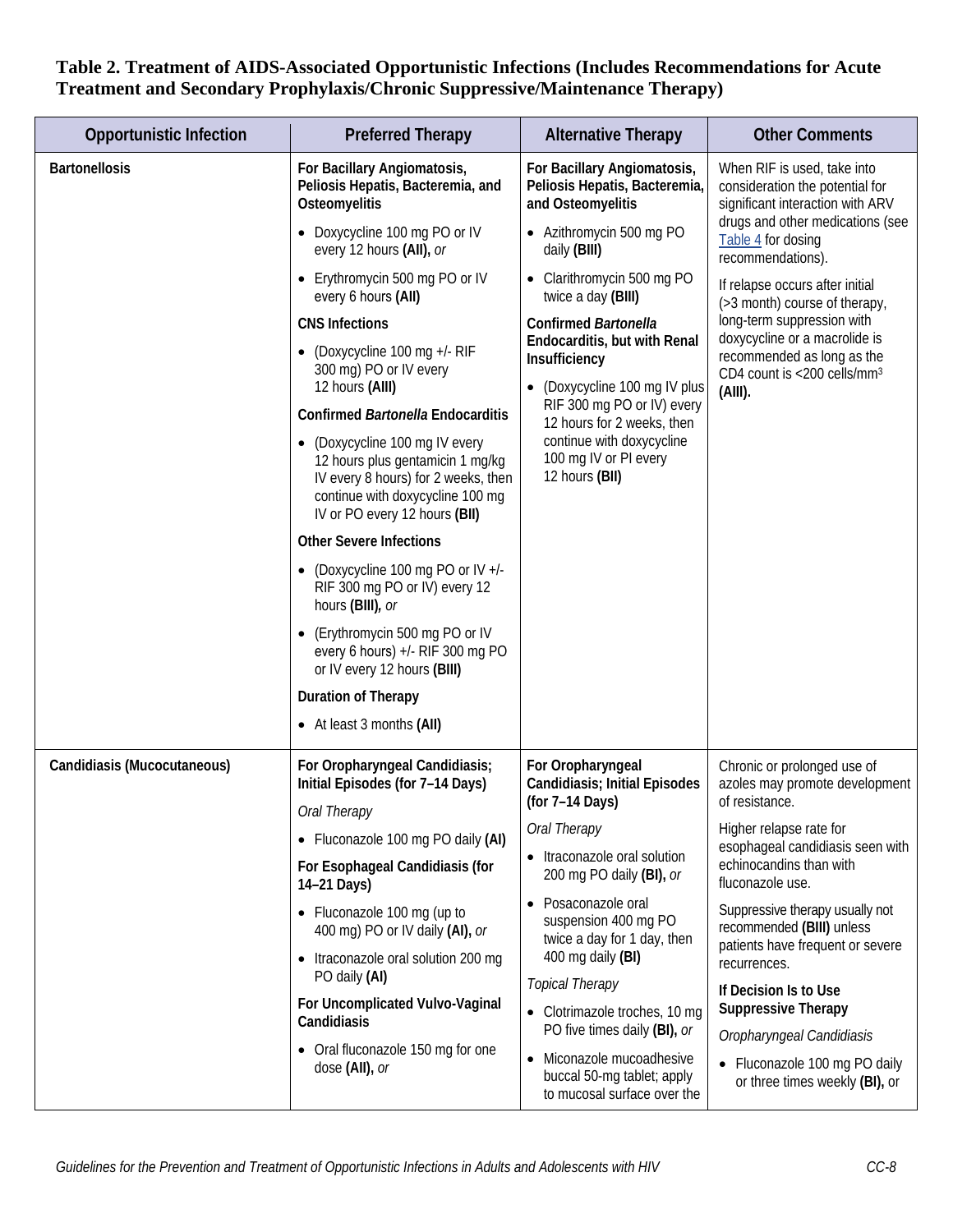| <b>Opportunistic Infection</b> | <b>Preferred Therapy</b>                                                                                                                                                                                                                                                                     | <b>Alternative Therapy</b>                                                                                                                                                                                                                                                                                                                                                                                                                                                                                                                                                                                                                                                                                                                                                                                                                                                                                                                                                                                                                                                             | <b>Other Comments</b>                                                                                                                                                                                                                                         |
|--------------------------------|----------------------------------------------------------------------------------------------------------------------------------------------------------------------------------------------------------------------------------------------------------------------------------------------|----------------------------------------------------------------------------------------------------------------------------------------------------------------------------------------------------------------------------------------------------------------------------------------------------------------------------------------------------------------------------------------------------------------------------------------------------------------------------------------------------------------------------------------------------------------------------------------------------------------------------------------------------------------------------------------------------------------------------------------------------------------------------------------------------------------------------------------------------------------------------------------------------------------------------------------------------------------------------------------------------------------------------------------------------------------------------------------|---------------------------------------------------------------------------------------------------------------------------------------------------------------------------------------------------------------------------------------------------------------|
|                                | Topical azoles (clotrimazole,<br>butoconazole, miconazole,<br>tioconazole, or terconazole) for<br>$3-7$ days $(AII)$<br>For Severe or Recurrent Vulvo-<br><b>Vaginal Candidiasis</b><br>• Fluconazole 100-200 mg PO daily<br>for $\geq 7$ days (AII), or<br>Topical antifungal ≥7 days (AII) | canine fossa once daily (do<br>not swallow, chew, or crush<br>tablet) (BI), or<br>• Nystatin suspension 4-6 mL<br>four times a day or 1-2<br>flavored pastilles four to five<br>times daily (BII)<br>• Gentian violet $(0.00165%)$<br>topical application twice<br>daily (BI)<br>For Esophageal Candidiasis<br>(for 14-21 Days)<br>• Voriconazole 200 mg PO or<br>IV twice a day (BI), or<br>• Isavuconazole 200 mg PO<br>as a loading dose, followed<br>by 50 mg PO daily (BI), or<br>• Isavuconazole 400 mg PO<br>as a loading dose, followed<br>by 100 mg PO daily (BI), or<br>• Isavuconazole 400 mg PO<br>once weekly (BI), or<br>• Anidulafungin 100 mg IV<br>1 time, then 50 mg IV daily<br>$(BI)$ , or<br>• Caspofungin 50 mg IV daily<br>$(BI)$ , or<br>• Micafungin 150 mg IV daily<br>$(BI)$ , or<br>• Amphotericin B<br>deoxycholate 0.6 mg/kg IV<br>daily (BI), or<br>• Lipid formulation of<br>amphotericin B 3-4 mg/kg<br>IV daily (BIII)<br>For Uncomplicated Vulvo-<br>Vaginal Candidiasis<br>• Itraconazole oral solution<br>200 mg PO daily for<br>$3-7$ days (BII) | • Itraconazole oral solution<br>200 mg PO daily (CI)<br>Esophageal Candidiasis<br>• Fluconazole 100-200 mg PO<br>daily (BI); or<br>• Posaconazole 400 mg PO<br>twice a day (BII)<br>Vulvo-Vaginal Candidiasis<br>• Fluconazole 150 mg PO once<br>weekly (CII) |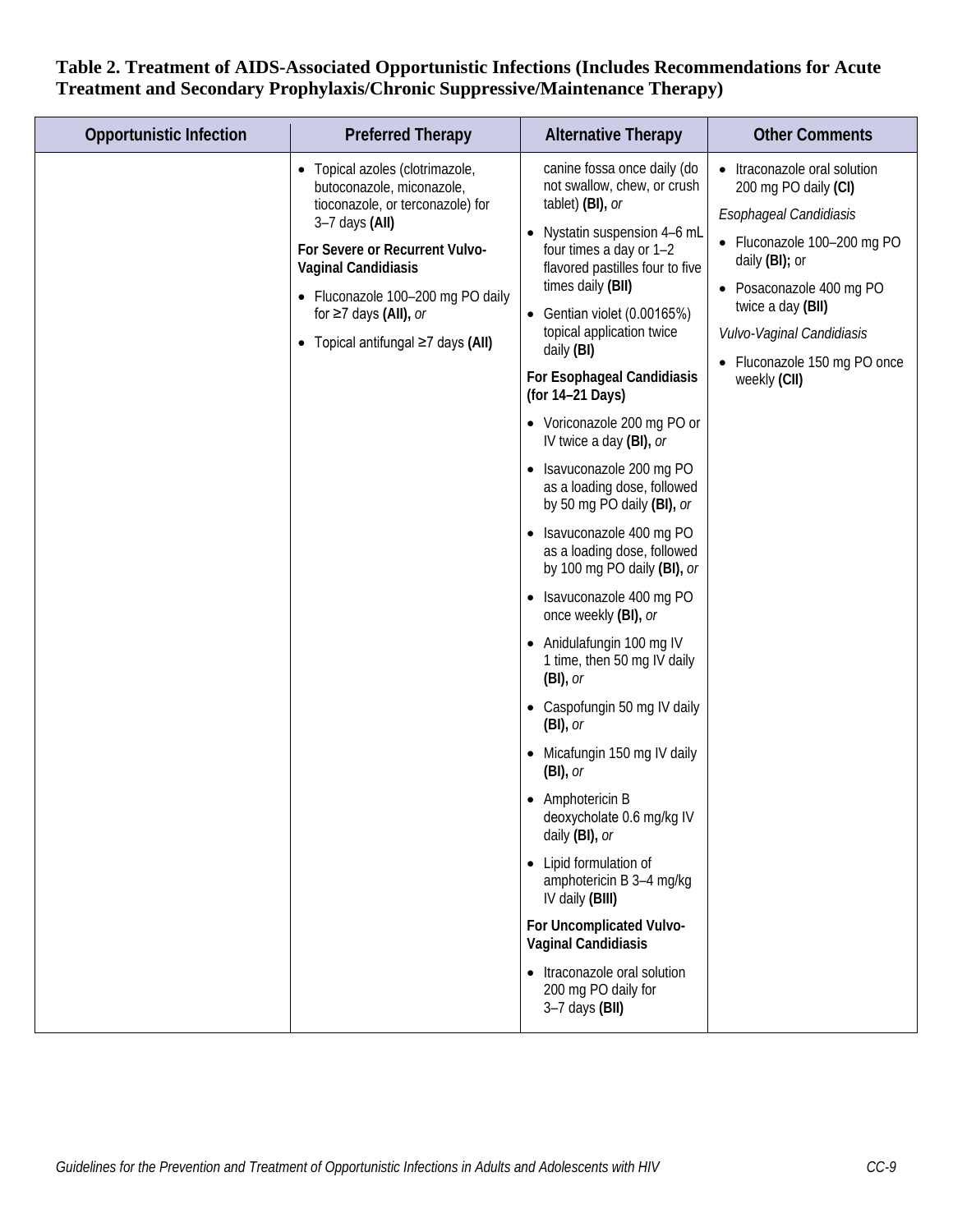| <b>Opportunistic Infection</b>               | <b>Preferred Therapy</b>                                                                                                                                                                                                                                                                                                                                                                                                                                                                                                                                                                                                                                                                                            | <b>Alternative Therapy</b>                                                                                                                                                                                                                                                                                                                                                                                                                                                                                                                                                                                                                                                                                                   | <b>Other Comments</b>                                                                                                                                                                                                                                                                                                                                                                                                                                                                                                                                                                                                                                                                                                                                                                                                                                                                                                                                                                                          |
|----------------------------------------------|---------------------------------------------------------------------------------------------------------------------------------------------------------------------------------------------------------------------------------------------------------------------------------------------------------------------------------------------------------------------------------------------------------------------------------------------------------------------------------------------------------------------------------------------------------------------------------------------------------------------------------------------------------------------------------------------------------------------|------------------------------------------------------------------------------------------------------------------------------------------------------------------------------------------------------------------------------------------------------------------------------------------------------------------------------------------------------------------------------------------------------------------------------------------------------------------------------------------------------------------------------------------------------------------------------------------------------------------------------------------------------------------------------------------------------------------------------|----------------------------------------------------------------------------------------------------------------------------------------------------------------------------------------------------------------------------------------------------------------------------------------------------------------------------------------------------------------------------------------------------------------------------------------------------------------------------------------------------------------------------------------------------------------------------------------------------------------------------------------------------------------------------------------------------------------------------------------------------------------------------------------------------------------------------------------------------------------------------------------------------------------------------------------------------------------------------------------------------------------|
|                                              |                                                                                                                                                                                                                                                                                                                                                                                                                                                                                                                                                                                                                                                                                                                     | For Azole-Refractory<br>Candida glabrata Vaginitis<br>• Boric acid vaginal<br>suppository 600 mg once<br>daily for 14 days                                                                                                                                                                                                                                                                                                                                                                                                                                                                                                                                                                                                   |                                                                                                                                                                                                                                                                                                                                                                                                                                                                                                                                                                                                                                                                                                                                                                                                                                                                                                                                                                                                                |
| Chagas Disease (American<br>Trypanosomiasis) | For Acute, Early Chronic, and Re-<br><b>Activated Disease</b><br>• Benznidazole 5-8 mg/kg/day PO in<br>2 divided doses for 30-60 days<br>(BIII) (not commercially available in<br>the United States; contact the<br>CDC Drug Service at<br>drugservice@cdc.gov or<br>404-639-3670, or the CDC<br>emergency operations center at<br>770-488-7100).                                                                                                                                                                                                                                                                                                                                                                   | For Acute, Early Chronic,<br>And Reactivated Disease:<br>• Nifurtimox 8-10 mg/kg/day<br>PO for 90-120 days (CIII)<br>(not commercially available<br>in the United States, contact<br>the CDC Drug Service at<br>drugservice@cdc.gov or<br>404-639-3670, or the CDC<br>emergency operations<br>center at 770-488-7100).                                                                                                                                                                                                                                                                                                                                                                                                       | Treatment is effective in reducing<br>parasitemia and preventing<br>clinical symptoms or slowing<br>disease progression. It is<br>ineffective in achieving<br>parasitological cure.<br>Duration of therapy has not been<br>studied in HIV-infected patients.<br>Initiate or optimize ART in<br>patients undergoing treatment for<br>Chagas disease, once they are<br>clinically stable (AIII).                                                                                                                                                                                                                                                                                                                                                                                                                                                                                                                                                                                                                 |
| Coccidioidomycosis                           | Clinically Mild Infections (e.g.,<br>Focal Pneumonia)<br>Fluconazole 400 mg PO daily (BII),<br>0r<br>• Itraconazole 200 mg PO twice a<br>day (BII)<br>Severe, Non-Meningeal Infection<br>(Diffuse Pulmonary Infection or<br>Severely III Patients with<br>Extrathoracic, Disseminated<br>Disease)<br>• Amphotericin B deoxycholate<br>$0.7-1.0$ mg/kg IV daily (AII)<br>• Lipid formulation amphotericin B<br>4-6 mg/kg IV daily (AIII)<br>• Duration of therapy: continue until<br>clinical improvement, then switch to<br>an azole (BIII).<br><b>Meningeal Infections</b><br>• Fluconazole 400-800 mg IV or PO<br>daily (All)<br><b>Chronic Suppressive Therapy</b><br>• Fluconazole 400 mg PO daily (AII),<br>0r | Mild Infections (Focal<br>Pneumonia)<br>For Patients Who Failed to<br>Respond to Fluconazole or<br>Itraconazole<br>• Posaconazole 200 mg PO<br>twice a day (BII), or<br>• Voriconazole 200 mg PO<br>twice a day (BIII)<br>Severe, Non-Meningeal<br><b>Infection (Diffuse Pulmonary</b><br>Infection or Severely III<br>Patients with Extrathoracic,<br>Disseminated Disease)<br>• Some specialists will add a<br>triazole (fluconazole or<br>itraconazole, with<br>itraconazole preferred for<br>bone disease) 400 mg per<br>day to amphotericin B<br>therapy and continue<br>triazole once amphotericin B<br>is stopped (BIII).<br><b>Meningeal Infections</b><br>• Itraconazole 200 mg PO<br>three times a day for 3 days, | Some patients with meningitis<br>may develop hydrocephalus and<br>require CSF shunting.<br>Therapy should be continued<br>indefinitely in patients with diffuse<br>pulmonary or disseminated<br>diseases because relapse can<br>occur in 25%-33% of HIV-<br>negative patients. It can also<br>occur in HIV-infected patients with<br>CD4 counts >250 cells/mm <sup>3</sup> (BIII).<br>Therapy should be lifelong in<br>patients with meningeal infections<br>because relapse occurs in 80% of<br>HIV-infected patients after<br>discontinuation of triazole therapy<br>(AII).<br>Itraconazole, posaconazole, and<br>voriconazole may have significant<br>interactions with certain ARV<br>agents. These interactions are<br>complex and can be bi-<br>directional. Refer to Table 4 for<br>dosage recommendations.<br>Therapeutic drug monitoring and<br>dosage adjustment may be<br>necessary to ensure triazole<br>antifungal and antiretroviral<br>efficacy and reduce<br>concentration-related toxicities. |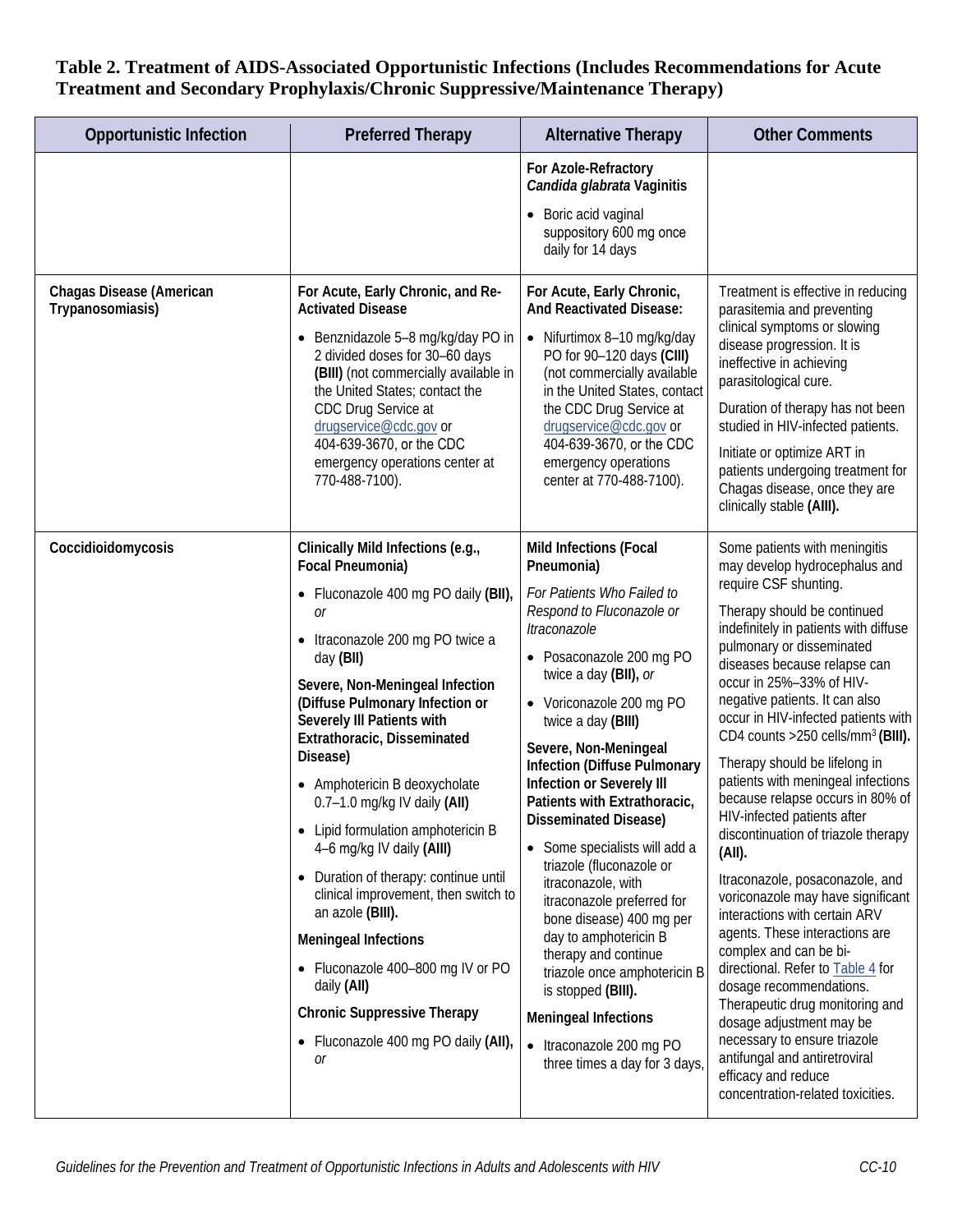| <b>Opportunistic Infection</b>               | <b>Preferred Therapy</b>                                                                                                                                                                                                                                                                                                                                                                                                                                                                                                                                                                                                                                                                                                                                                                                                                                                                                         | <b>Alternative Therapy</b>                                                                                                                                                                                                                                                                                                                                                                                                                                                                                                                                                                                                                                                                                                       | <b>Other Comments</b>                                                                                                                                                                                                                                                                                                                                                                                                                                                                                                                                                                                                                                                                                                                                                                                                                                                                                           |
|----------------------------------------------|------------------------------------------------------------------------------------------------------------------------------------------------------------------------------------------------------------------------------------------------------------------------------------------------------------------------------------------------------------------------------------------------------------------------------------------------------------------------------------------------------------------------------------------------------------------------------------------------------------------------------------------------------------------------------------------------------------------------------------------------------------------------------------------------------------------------------------------------------------------------------------------------------------------|----------------------------------------------------------------------------------------------------------------------------------------------------------------------------------------------------------------------------------------------------------------------------------------------------------------------------------------------------------------------------------------------------------------------------------------------------------------------------------------------------------------------------------------------------------------------------------------------------------------------------------------------------------------------------------------------------------------------------------|-----------------------------------------------------------------------------------------------------------------------------------------------------------------------------------------------------------------------------------------------------------------------------------------------------------------------------------------------------------------------------------------------------------------------------------------------------------------------------------------------------------------------------------------------------------------------------------------------------------------------------------------------------------------------------------------------------------------------------------------------------------------------------------------------------------------------------------------------------------------------------------------------------------------|
|                                              | Itraconazole 200 mg PO twice a<br>day (All)                                                                                                                                                                                                                                                                                                                                                                                                                                                                                                                                                                                                                                                                                                                                                                                                                                                                      | then 200 mg PO twice a day<br>$(BII)$ , or<br>• Posaconazole 200 mg PO<br>twice a day (BIII), or<br>Voriconazole 200-400 mg<br>PO twice a day (BIII), or<br>• Intrathecal amphotericin B<br>deoxycholate, when triazole<br>antifungals are ineffective<br>(AIII)<br><b>Chronic Suppressive</b><br>Therapy<br>• Posaconazole 200 mg PO<br>twice a day (BII), or<br>• Voriconazole 200 mg PO<br>twice a day (BIII)                                                                                                                                                                                                                                                                                                                 | Intrathecal amphotericin B should<br>only be given in consultation with<br>a specialist and administered by<br>an individual with experience with<br>the technique.                                                                                                                                                                                                                                                                                                                                                                                                                                                                                                                                                                                                                                                                                                                                             |
| <b>Community-Acquired Pneumonia</b><br>(CAP) | Empiric antibiotic therapy should be<br>initiated promptly for patients<br>presenting with clinical and<br>radiographic evidence consistent with<br>bacterial pneumonia. The<br>recommendations listed are<br>suggested empiric therapy. The<br>regimen should be modified as<br>needed once microbiologic results are<br>available (BIII). Providers must also<br>consider the risk of opportunistic lung<br>infections (e.g., PCP, TB), which may<br>alter the empiric therapy.<br><b>Empiric Outpatient Therapy</b><br>• A PO beta-lactam plus a PO<br>macrolide (azithromycin or<br>clarithromycin) (AII)<br>Preferred Beta-Lactams<br>High-dose amoxicillin or<br>amoxicillin/clavulanate<br>Alternative Beta-Lactams<br>• Cefpodoxime or cefuroxime, or<br>Levofloxacin 750 mg PO once daily<br>(AII), or moxifloxacin 400 mg PO<br>once daily (AII), especially for<br>patients with penicillin allergies | Empiric antibiotic therapy<br>should be initiated promptly for<br>patients presenting with clinical<br>and radiographic evidence<br>consistent with bacterial<br>pneumonia. The<br>recommendations listed are<br>suggested empiric therapy.<br>The regimen should be<br>modified as needed once<br>microbiologic results are<br>available (BIII). Providers must<br>also consider the risk of<br>opportunistic lung infections<br>(e.g., PCP, TB), which may<br>alter the empiric therapy.<br><b>Empiric Outpatient Therapy</b><br>• A PO beta-lactam plus PO<br>doxycycline (CIII)<br>Preferred Beta-Lactams<br>High-dose amoxicillin or<br>amoxicillin/clavulanate<br>Alternative Beta-Lactams:<br>• Cefpodoxime or cefuroxime | Duration<br>For most patients, 5-7 days<br>Patients should be afebrile for<br>48-72 hours and clinically stable<br>before stopping antibiotics.<br>Longer duration is often required<br>if severe CAP or bacteremia is<br>present, and particularly if due to<br>S. pneumoniae or complicated<br>S. aureus pneumonia.<br>Fluoroquinolones should be used<br>with caution in patients in whom<br>TB is suspected but is not being<br>treated.<br>Empiric therapy with a macrolide<br>alone is not routinely<br>recommended, because of<br>increasing pneumococcal<br>resistance (up to 30%) (BIII).<br>Patients receiving a macrolide for<br>MAC prophylaxis may have<br>bacterial resistance to macrolide<br>due to chronic exposure.<br>For patients begun on IV<br>antibiotic therapy, switching to PO<br>should be considered when they<br>are clinically improved and able to<br>tolerate oral medications. |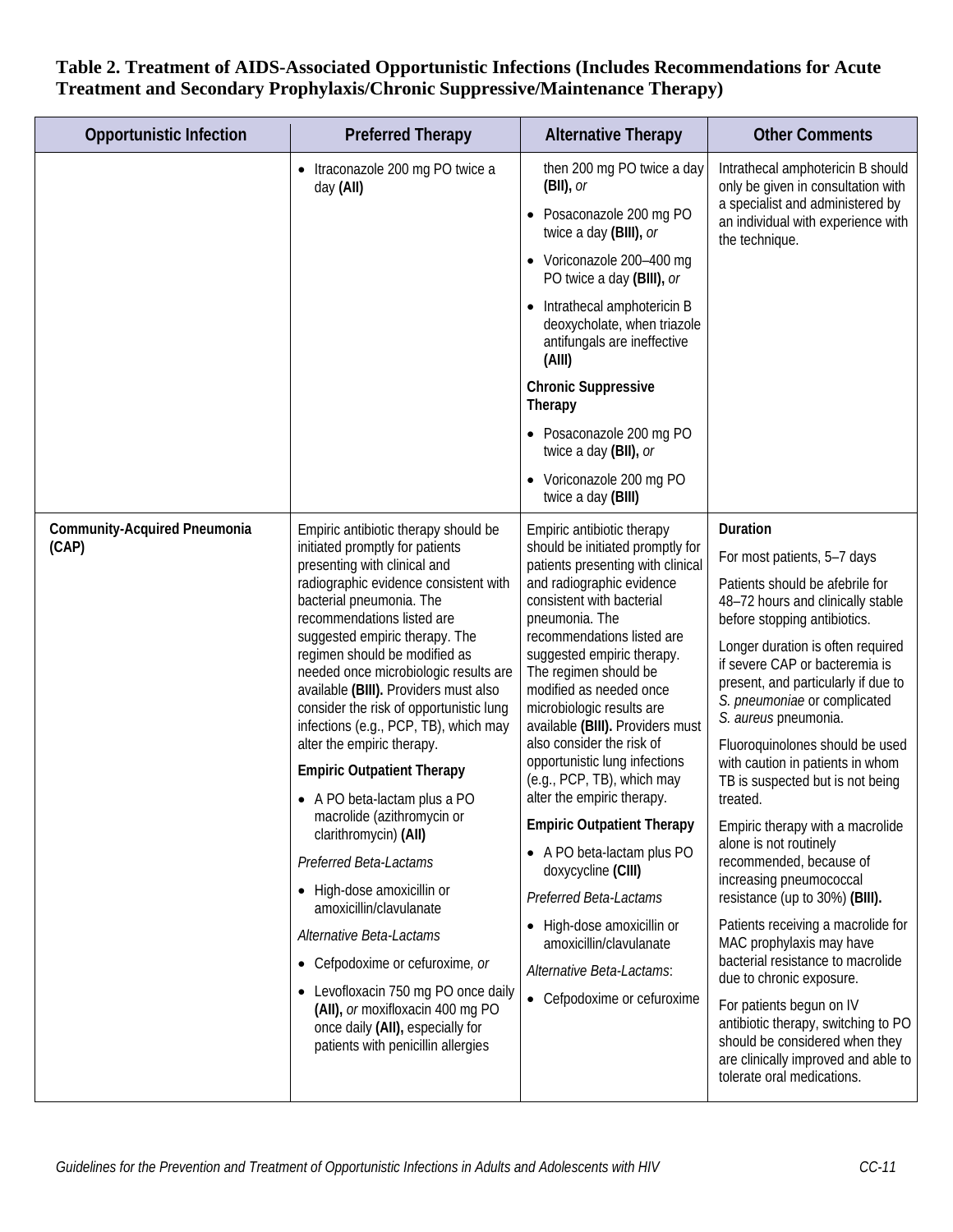|  | <b>Empiric Therapy for Hospitalized</b><br>Patients with Non-Severe CAP<br>• An IV beta-lactam plus a macrolide<br>(azithromycin or clarithromycin)<br>(AI)<br>Preferred Beta-Lactams<br>• Ceftriaxone, cefotaxime, or<br>ampicillin-sulbactam<br>• Levofloxacin 750 mg IV once daily<br>(AI), or moxifloxacin, 400 mg IV<br>once daily (AI), especially for<br>patients with penicillin allergies.<br><b>Empiric Therapy for Hospitalized</b><br><b>Patients with Severe CAP</b><br>• An IV beta-lactam plus IV<br>azithromycin (AI), or<br>• An IV beta-lactam plus<br>(levofloxacin 750 mg IV once daily<br>or moxifloxacin 400 mg IV once<br>daily) (AI)<br>Preferred Beta-Lactams<br>• Ceftriaxone, cefotaxime, or<br>ampicillin-sulbactam<br><b>Empiric Therapy for Patients at</b><br>Risk of Pseudomonas Pneumonia<br>• An IV antipneumococcal,<br>antipseudomonal beta-lactam plus<br>(ciprofloxacin 400 mg IV every 8-<br>12 hours or levofloxacin 750 mg IV<br>once daily) (AI)<br>Preferred Beta-Lactams<br>· Piperacillin-tazobactam, cefepime,<br>imipenem, or meropenem<br><b>Empiric Therapy for Patients at</b><br><b>Risk for Methicillin-Resistant</b><br>Staphylococcus aureus Pneumonia<br>• Add vancomycin IV or linezolid (IV<br>or PO) to the baseline regimen<br>(AII).<br>• Addition of clindamycin to<br>vancomycin (but not to linezolid)<br>can be considered for severe<br>necrotizing pneumonia to minimize<br>bacterial toxin production (CII). | <b>Empiric Therapy for</b><br><b>Hospitalized Patients with</b><br>Non-Severe CAP<br>• An IV beta-lactam plus<br>doxycycline (CIII)<br><b>Empiric Therapy for</b><br><b>Hospitalized Patients with</b><br>Severe CAP<br>For Penicillin-Allergic Patients<br>• Aztreonam IV plus<br>(levofloxacin 750 mg IV<br>once daily or moxifloxacin<br>400 mg IV once daily) (BIII)<br><b>Empiric Therapy for Patients</b><br>at Risk of Pseudomonas<br>Pneumonia<br>• An IV antipneumococcal,<br>antipseudomonal beta-<br>lactam plus an IV<br>aminoglycoside plus<br>azithromycin (BII), or<br>• An IV antipneumococcal,<br>antipseudomonal beta-<br>lactam plus an<br>aminoglycoside plus<br>(levofloxacin 750 mg IV<br>once daily or moxifloxacin<br>400 mg IV once daily) (BIII)<br>For Penicillin-Allergic Patients<br>• Replace the beta-lactam<br>with aztreonam (BIII). | Antibiotic chemoprophylaxis is<br>generally not recommended<br>because of the potential for<br>developing drug resistance and<br>drug toxicities (AI). |
|--|---------------------------------------------------------------------------------------------------------------------------------------------------------------------------------------------------------------------------------------------------------------------------------------------------------------------------------------------------------------------------------------------------------------------------------------------------------------------------------------------------------------------------------------------------------------------------------------------------------------------------------------------------------------------------------------------------------------------------------------------------------------------------------------------------------------------------------------------------------------------------------------------------------------------------------------------------------------------------------------------------------------------------------------------------------------------------------------------------------------------------------------------------------------------------------------------------------------------------------------------------------------------------------------------------------------------------------------------------------------------------------------------------------------------------------------------------------------------------------|-----------------------------------------------------------------------------------------------------------------------------------------------------------------------------------------------------------------------------------------------------------------------------------------------------------------------------------------------------------------------------------------------------------------------------------------------------------------------------------------------------------------------------------------------------------------------------------------------------------------------------------------------------------------------------------------------------------------------------------------------------------------------------------------------------------------------------------------------------------------------|--------------------------------------------------------------------------------------------------------------------------------------------------------|
|--|---------------------------------------------------------------------------------------------------------------------------------------------------------------------------------------------------------------------------------------------------------------------------------------------------------------------------------------------------------------------------------------------------------------------------------------------------------------------------------------------------------------------------------------------------------------------------------------------------------------------------------------------------------------------------------------------------------------------------------------------------------------------------------------------------------------------------------------------------------------------------------------------------------------------------------------------------------------------------------------------------------------------------------------------------------------------------------------------------------------------------------------------------------------------------------------------------------------------------------------------------------------------------------------------------------------------------------------------------------------------------------------------------------------------------------------------------------------------------------|-----------------------------------------------------------------------------------------------------------------------------------------------------------------------------------------------------------------------------------------------------------------------------------------------------------------------------------------------------------------------------------------------------------------------------------------------------------------------------------------------------------------------------------------------------------------------------------------------------------------------------------------------------------------------------------------------------------------------------------------------------------------------------------------------------------------------------------------------------------------------|--------------------------------------------------------------------------------------------------------------------------------------------------------|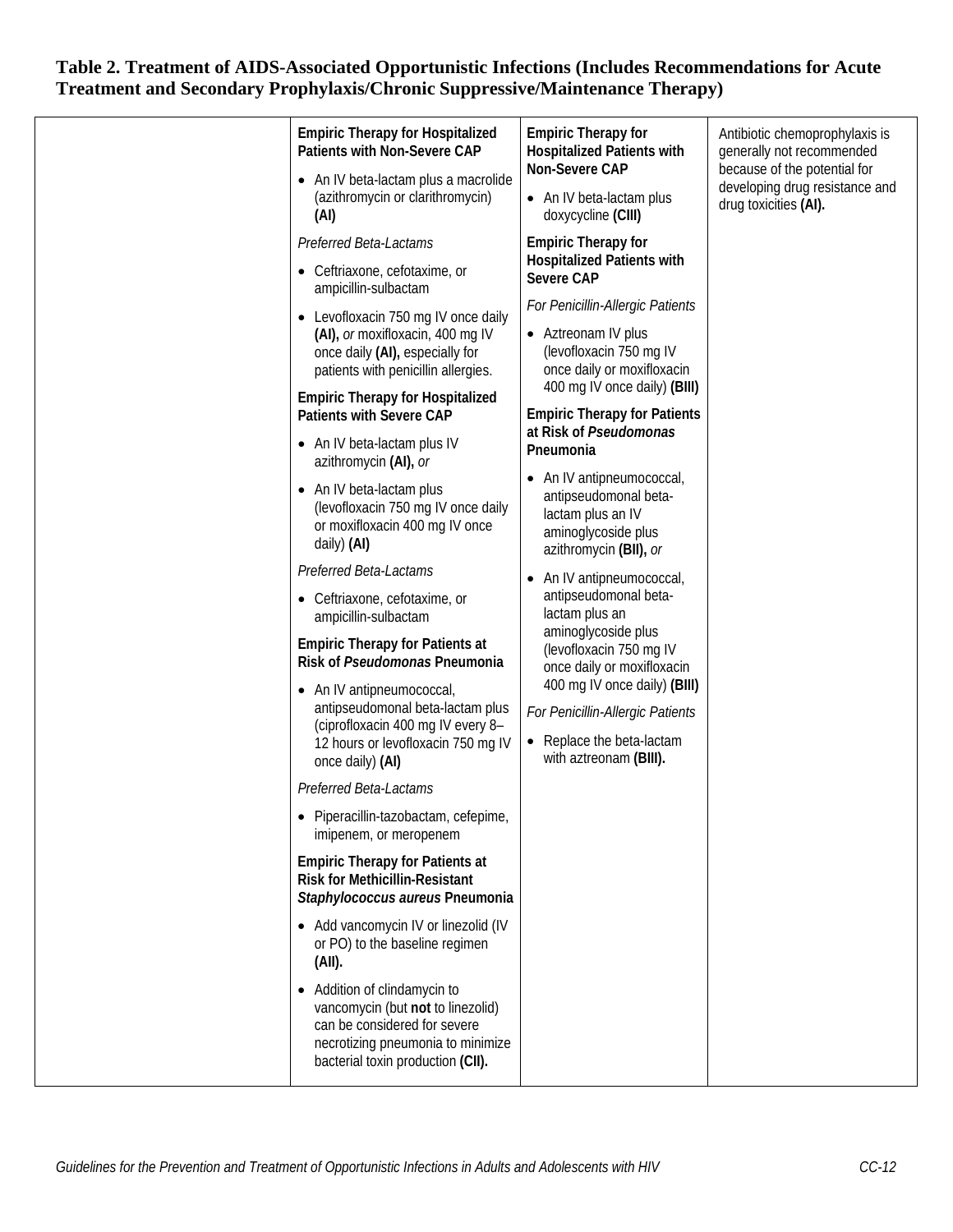| <b>Opportunistic Infection</b> | <b>Preferred Therapy</b>                                                                                                                                                                                                                                                                                                                                                                                                                                                                                                                                                                                                                                                                                                                                                                                                                                                                                                                                                                                                                                                                                                                                                                                                                                                                                                                                                                                                                                                                              | <b>Alternative Therapy</b>                                                                                                                                                                                                                                                                                                                                                                                                                                                                                                                                                                                                                                                                                                                                                                                                                                                                                                                                                                                                                                                                                                                                                                                                                                                                                           | <b>Other Comments</b>                                                                                                                                                                                                                                                                                                                                                                                                                                                                                                                                                                                                                                                                                                                                                                                                                                                                                                                                                                                                                                                                       |
|--------------------------------|-------------------------------------------------------------------------------------------------------------------------------------------------------------------------------------------------------------------------------------------------------------------------------------------------------------------------------------------------------------------------------------------------------------------------------------------------------------------------------------------------------------------------------------------------------------------------------------------------------------------------------------------------------------------------------------------------------------------------------------------------------------------------------------------------------------------------------------------------------------------------------------------------------------------------------------------------------------------------------------------------------------------------------------------------------------------------------------------------------------------------------------------------------------------------------------------------------------------------------------------------------------------------------------------------------------------------------------------------------------------------------------------------------------------------------------------------------------------------------------------------------|----------------------------------------------------------------------------------------------------------------------------------------------------------------------------------------------------------------------------------------------------------------------------------------------------------------------------------------------------------------------------------------------------------------------------------------------------------------------------------------------------------------------------------------------------------------------------------------------------------------------------------------------------------------------------------------------------------------------------------------------------------------------------------------------------------------------------------------------------------------------------------------------------------------------------------------------------------------------------------------------------------------------------------------------------------------------------------------------------------------------------------------------------------------------------------------------------------------------------------------------------------------------------------------------------------------------|---------------------------------------------------------------------------------------------------------------------------------------------------------------------------------------------------------------------------------------------------------------------------------------------------------------------------------------------------------------------------------------------------------------------------------------------------------------------------------------------------------------------------------------------------------------------------------------------------------------------------------------------------------------------------------------------------------------------------------------------------------------------------------------------------------------------------------------------------------------------------------------------------------------------------------------------------------------------------------------------------------------------------------------------------------------------------------------------|
| Cryptococcosis                 | <b>Cryptococcal Meningitis</b><br>Induction Therapy (2 weeks, followed<br>by consolidation therapy)<br>Liposomal amphotericin B<br>3-4 mg/kg IV daily plus flucytosine<br>25 mg/kg PO four times a day (AI)<br>(Note: Flucytosine dose should be<br>adjusted in patients with renal<br>dysfunction.)<br>Amphotericin B deoxycholate 0.7-<br>٠<br>1.0 mg/kg IV daily plus flucytosine<br>25 mg/kg PO four times a day (AI)<br>(if cost is an issue and the risk of<br>renal dysfunction is low), or<br>If not improved clinically or remain<br>clinically unstable, continue<br>induction therapy until the CSF<br>culture is confirmed to be negative<br>$(BIII)$ .<br>Consolidation Therapy (for at least<br>8 weeks (AI), followed by<br>maintenance therapy)<br>• Fluconazole 800 mg PO (or IV)<br>daily (AI)<br>For clinically stable patients with<br>negative CSF cultures, dose can<br>be reduced to 400 mg PO once<br>daily (AII)<br>If CSF remains positive (but<br>clinically stable) after 2 weeks of<br>induction therapy, increase<br>fluconazole dose to 1,200 mg and<br>perform LP 2 weeks later (BIII);<br>duration of consolidation therapy<br>should be 8 weeks from the time of<br>negative CSF culture (AI).<br>Maintenance Therapy<br>• Fluconazole 200 mg PO daily for<br>$\geq$ 1 year from initiation of antifungal<br>therapy (AI)<br>For Non-CNS, Extrapulmonary<br><b>Cryptococcosis and Diffuse</b><br>Pulmonary Disease or Patients with<br><b>Isolated Asymptomatic</b> | <b>Cryptococcal Meningitis</b><br>Induction Therapy (for at least<br>2 weeks, followed by<br>consolidation therapy)<br>• Amphotericin B lipid<br>complex 5 mg/kg IV daily<br>plus flucytosine 25 mg/kg<br>PO four times a day (BII), or<br>• Liposomal amphotericin B<br>3-4 mg/kg IV daily plus<br>fluconazole 800-1,200 mg<br>PO or IV daily (BIII), or<br>• Fluconazole 1,200 mg PO or<br>IV daily plus flucytosine<br>25 mg/kg PO four times a<br>day (BII), or<br>• Fluconazole 800 mg PO or<br>IV daily plus flucytosine<br>25 mg/kg PO four times a<br>day (BIII), or<br>• Amphotericin B<br>deoxycholate 0.7-1.0 mg/kg<br>IV daily plus fluconazole<br>800-1,200 mg PO or IV<br>daily (BI), or<br>• Liposomal amphotericin B<br>3-4 mg/kg IV daily (BI), or<br>• Amphotericin B<br>deoxycholate 0.7-1.0 mg/kg<br>IV once daily alone (BI), or<br>• Liposomal amphotericin B<br>3-4 mg/kg IV once daily<br>plus flucytosine 25 mg/kg<br>PO four times a day for<br>1 week followed by<br>fluconazole 1,200 mg PO<br>once daily (BIII), or<br>• Fluconazole 1,200 mg PO or<br>IV daily (CI)<br>Consolidation Therapy (for at<br>least 8 weeks (AI), followed by<br>maintenance therapy)<br>• If patient's CSF culture<br>remains positive at the end<br>of 2 weeks, but the patient is<br>not ill enough to be | Addition of flucytosine to<br>amphotericin B has been<br>associated with more rapid<br>sterilization of CSF and<br>decreased risk for subsequent<br>relapse.<br>Patients receiving flucytosine<br>should have either blood levels<br>monitored (peak level 2 hours<br>after dose should be<br>25-100 mcg/mL) or at least twice<br>weekly monitoring of complete<br>blood counts for cytopenia.<br>Dosage should be adjusted in<br>patients with renal insufficiency<br>(BII).<br>In resource limited settings,<br>induction of 1 week of<br>amphotericin B deoxycholate with<br>flucytosine followed by high dose<br>fluconazole is preferred (BIII).<br>Opening pressure should always<br>be measured when an LP is<br>performed. Repeated LPs or CSF<br>shunting are essential to<br>effectively manage increased<br>intracranial pressure.<br>Corticosteroids and mannitol are<br>ineffective in reducing ICP and<br>are not recommended (AIII).<br>Some specialists recommend a<br>brief course of tapering dose of<br>corticosteroid for management of<br>severe IRIS symptoms (BIII). |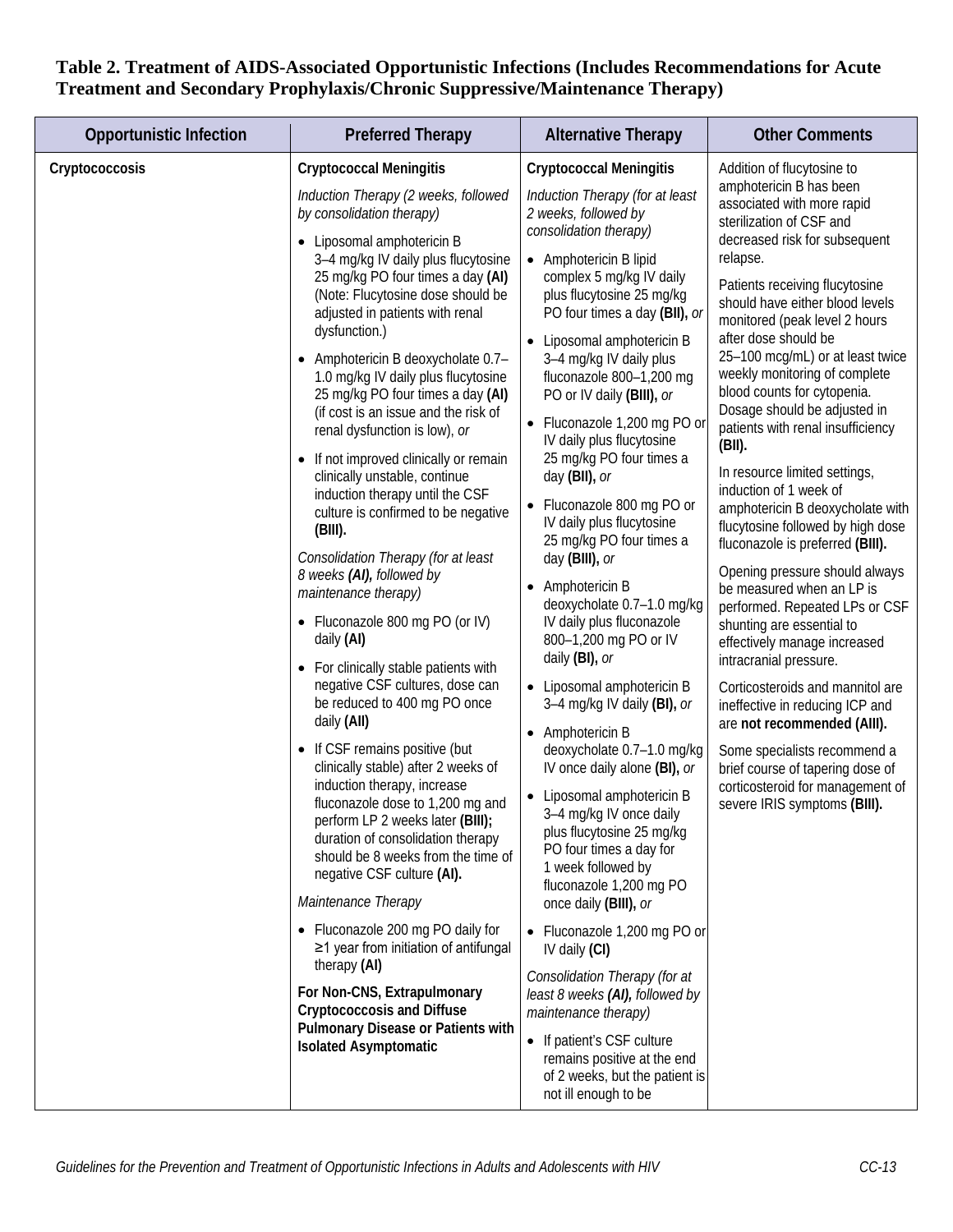| <b>Opportunistic Infection</b> | <b>Preferred Therapy</b>                                                                                                                                                                                                                                                                                                                                                                                                                                                                                                       | <b>Alternative Therapy</b>                                                                                                                                                                                                                                                                                                                                                                                                | <b>Other Comments</b>                                                                                                                                                                                                                                                                                                                                                                                                                                                                                        |
|--------------------------------|--------------------------------------------------------------------------------------------------------------------------------------------------------------------------------------------------------------------------------------------------------------------------------------------------------------------------------------------------------------------------------------------------------------------------------------------------------------------------------------------------------------------------------|---------------------------------------------------------------------------------------------------------------------------------------------------------------------------------------------------------------------------------------------------------------------------------------------------------------------------------------------------------------------------------------------------------------------------|--------------------------------------------------------------------------------------------------------------------------------------------------------------------------------------------------------------------------------------------------------------------------------------------------------------------------------------------------------------------------------------------------------------------------------------------------------------------------------------------------------------|
|                                | Antigenemia Without Meningitis<br>and Serum CrAg. ≥1:640 by LFA<br>• Treatment same as for<br>cryptococcal meningitis (BIII)<br>Non-CNS Cryptococcosis with Mild-<br>to-Moderate Symptoms and Focal<br>Pulmonary Infiltrates, or Patients<br>with Isolated Asymptomatic<br>Antigenemia Without Meningitis<br>and Serum CrAg ≤1:320 by LFA)<br>• Fluconazole, 400 to 800 mg PO<br>daily for 10 weeks, followed by<br>200 mg daily for a total of 6 months<br>(BIII)                                                             | hospitalized, continue<br>flucytosine for an additional<br>2 weeks with fluconazole<br>1,200 mg daily, before<br>starting a single-drug<br>consolidation regimen.<br>• Itraconazole 200 mg PO<br>twice a day for 8 weeks-<br>less effective than<br>fluconazole (CI)<br>Maintenance Therapy<br>• No alternative therapy<br>recommendation                                                                                 |                                                                                                                                                                                                                                                                                                                                                                                                                                                                                                              |
| Cryptosporidiosis              | Initiate or optimize ART for immune<br>restoration to CD4 count<br>>100 cells/mm <sup>3</sup> (AII), and<br>Aggressive oral or IV rehydration<br>and replacement of electrolyte loss<br>(AIII), and<br>Symptomatic treatment of diarrhea<br>with anti-motility agents (AIII).                                                                                                                                                                                                                                                  | No therapy has been shown to<br>be effective without ART. Trial<br>of these agents may be used<br>in conjunction with, but not<br>instead of, ART:<br>• Nitazoxanide 500-1,000 mg<br>PO twice a day for 14 days<br>$(ClII)$ , or<br>• Paromomycin 500 mg PO<br>four times daily for<br>14-21 days (CIII)<br>With optimized ART,<br>$\bullet$<br>symptomatic treatment and<br>rehydration and electrolyte<br>replacement   | Tincture of opium may be more<br>effective than loperamide in<br>management of diarrhea (CIII).                                                                                                                                                                                                                                                                                                                                                                                                              |
| Cytomegalovirus (CMV) Disease  | <b>CMV Retinitis Induction Therapy</b><br>(followed by Chronic Maintenance<br>Therapy)<br>For Immediate Sight-Threatening<br>Lesions (within 1,500 microns of the<br>fovea)<br>• Ganciclovir 5 mg/kg every<br>12 hours IV or valganciclovir<br>900 mg PO twice a day or for<br>14-21 days (AI) (some prefer IV<br>ganciclovir initially and transition to<br>PO valganciclovir when there is<br>evidence of clinical response) with<br>or without<br>Intravitreal injections of ganciclovir<br>(2 mg) or foscarnet (2.4 mg) to | <b>CMV Retinitis</b><br>For Immediate Sight-<br>Threatening Lesions (within<br>1,500 microns of the fovea):<br>Intravitreal therapy as listed in<br>the Preferred section, plus one<br>of the following:<br><b>Alternative Systemic</b><br><b>Induction Therapy (followed</b><br>by Chronic Maintenance<br>Therapy)<br>• Foscarnet 90 mg/kg IV<br>every 12 hours or 60 mg/kg<br>every 8 hours for 14-<br>21 days (BI), or | The choice of therapy for CMV<br>retinitis should be individualized,<br>based on tolerance of systemic<br>medications, prior exposure to<br>anti-CMV drugs, and location of<br>the lesion (AIII).<br>Given the evident benefits of<br>systemic therapy in preventing<br>contralateral eye involvement,<br>reduce CMV visceral disease and<br>improve survival. Whenever<br>feasible, treatment should include<br>systemic therapy.<br>The ganciclovir ocular implant,<br>which is effective for treatment of |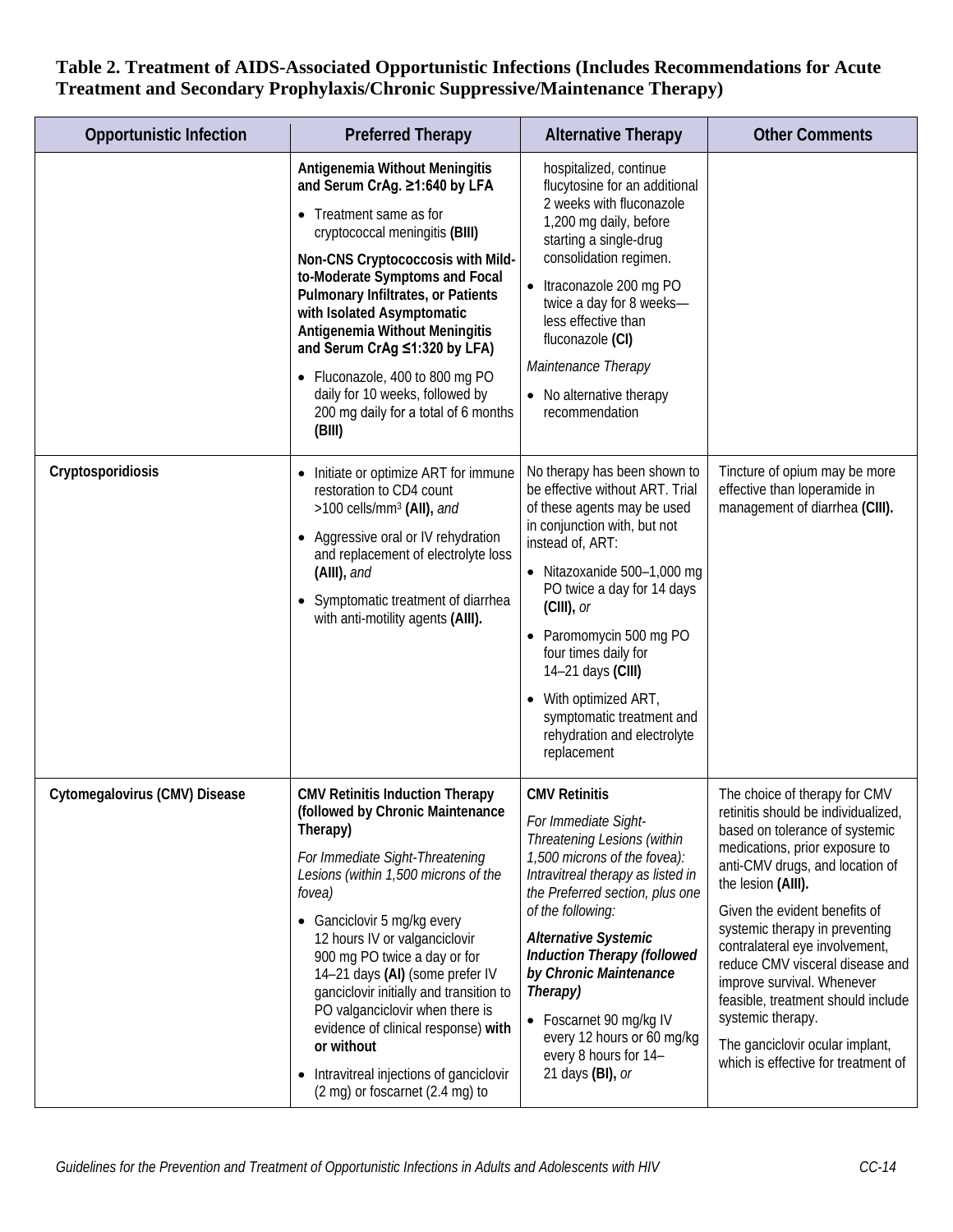| rapidly achieve high intraocular<br>CMV retinitis, is no longer<br>• Cidofovir 5 mg/kg/week IV<br>concentration, continue weekly<br>available.<br>for 2 weeks; saline hydration<br>until lesion inactivity is achieved<br>before and after therapy and<br>Routine (i.e., every 3 months)<br>(AIII); plus<br>probenecid, 2 g PO 3 hours<br>ophthalmologic follow-up is<br>before dose, followed by 1 g<br>For Peripheral Lesions<br>recommended after stopping<br>PO 2 hours and 8 hours<br>chronic maintenance therapy for<br>after the dose (total of 4 g)<br>early detection of relapse or IRU,<br>• Valganciclovir 900 mg PO twice a<br>(CI) (Note: This regimen<br>and then periodically after<br>day for 14-21 days, then 900 mg<br>should be avoided in<br>sustained immune reconstitution<br>once daily (AI)<br>patients with sulfa allergy<br>(AIII).<br>because of cross<br>Maintenance Therapy<br>hypersensitivity with<br>IRU may develop in the setting of<br>• Valganciclovir 900 mg PO daily<br>immune reconstitution.<br>probenecid.)<br>(AI) for 3-6 months until ART<br>Chronic Maintenance (for<br><b>Treatment of IRU</b><br>induced immune recovery<br>3-6 months until ART-<br>Periocular, intravitreal, or short<br><b>CMV Esophagitis or Colitis</b><br>induced immune recovery)<br>courses of systemic steroid (BIII)<br>• Ganciclovir 5 mg/kg IV every<br>• Foscarnet 90-120 mg/kg IV<br>Initial therapy in patients with<br>12 hours; may switch to<br>once daily (AI), or<br>CMV retinitis, esophagitis, colitis,<br>valganciclovir 900 mg PO every<br>and pneumonitis should include<br>12 hours once the patient can<br>• Cidofovir 5 mg/kg IV every<br>initiation or optimization of ART<br>other week with saline<br>tolerate oral therapy (BI)<br>$(BIII)$ .<br>hydration and probenecid as<br>• Valganciclovir 900 mg PO every<br>above (BI)<br>12 hours may be considered as<br><b>CMV Esophagitis or Colitis</b><br>initial therapy in mild diseases<br>(CIII)<br>Foscarnet 90 mg/kg IV<br>$\bullet$<br>every 12 hours or 60 mg/kg<br>Duration: 21-42 days or until<br>every 8 hours (BI) for<br>symptoms have resolved (CII)<br>patients with treatment-<br>Maintenance therapy is usually not<br>$\bullet$<br>limiting toxicities to<br>necessary, but should be<br>ganciclovir or with<br>considered after relapses (BII).<br>ganciclovir resistance, or<br>Well-Documented, Histologically<br>• Valganciclovir 900 mg PO<br><b>Confirmed CMV Pneumonia</b><br>every 12 hours in milder<br>disease and if able to<br>• Experience for treating CMV<br>tolerate PO therapy (BII), or<br>pneumonitis in HIV patients is<br>limited. Use of IV ganciclovir or IV<br>• Duration: 21-42 days or<br>foscarnet is reasonable (doses<br>until symptoms have<br>same as for CMV retinitis) (CIII).<br>resolved (CII)<br>• The optimal duration of therapy<br>• For mild disease, if ART can<br>and the role of oral valganciclovir<br>be initiated without delay,<br>have not been established.<br>consider withholding CMV<br>therapy (CIII).<br><b>CMV Neurological Disease</b><br>Note: Treatment should be initiated<br>promptly.<br>• Ganciclovir 5 mg/kg IV every<br>12 hours plus (foscarnet 90 mg/kg<br>IV every 12 hours or 60 mg/kg IV<br>every 8 hours) to stabilize disease | <b>Opportunistic Infection</b> | <b>Preferred Therapy</b> | <b>Alternative Therapy</b> | <b>Other Comments</b> |
|----------------------------------------------------------------------------------------------------------------------------------------------------------------------------------------------------------------------------------------------------------------------------------------------------------------------------------------------------------------------------------------------------------------------------------------------------------------------------------------------------------------------------------------------------------------------------------------------------------------------------------------------------------------------------------------------------------------------------------------------------------------------------------------------------------------------------------------------------------------------------------------------------------------------------------------------------------------------------------------------------------------------------------------------------------------------------------------------------------------------------------------------------------------------------------------------------------------------------------------------------------------------------------------------------------------------------------------------------------------------------------------------------------------------------------------------------------------------------------------------------------------------------------------------------------------------------------------------------------------------------------------------------------------------------------------------------------------------------------------------------------------------------------------------------------------------------------------------------------------------------------------------------------------------------------------------------------------------------------------------------------------------------------------------------------------------------------------------------------------------------------------------------------------------------------------------------------------------------------------------------------------------------------------------------------------------------------------------------------------------------------------------------------------------------------------------------------------------------------------------------------------------------------------------------------------------------------------------------------------------------------------------------------------------------------------------------------------------------------------------------------------------------------------------------------------------------------------------------------------------------------------------------------------------------------------------------------------------------------------------------------------------------------------------------------------------------------------------------------------------------------------------------------------------------------------------------------------------------------------------------------------------------------------------------------------------|--------------------------------|--------------------------|----------------------------|-----------------------|
|                                                                                                                                                                                                                                                                                                                                                                                                                                                                                                                                                                                                                                                                                                                                                                                                                                                                                                                                                                                                                                                                                                                                                                                                                                                                                                                                                                                                                                                                                                                                                                                                                                                                                                                                                                                                                                                                                                                                                                                                                                                                                                                                                                                                                                                                                                                                                                                                                                                                                                                                                                                                                                                                                                                                                                                                                                                                                                                                                                                                                                                                                                                                                                                                                                                                                                                      |                                |                          |                            |                       |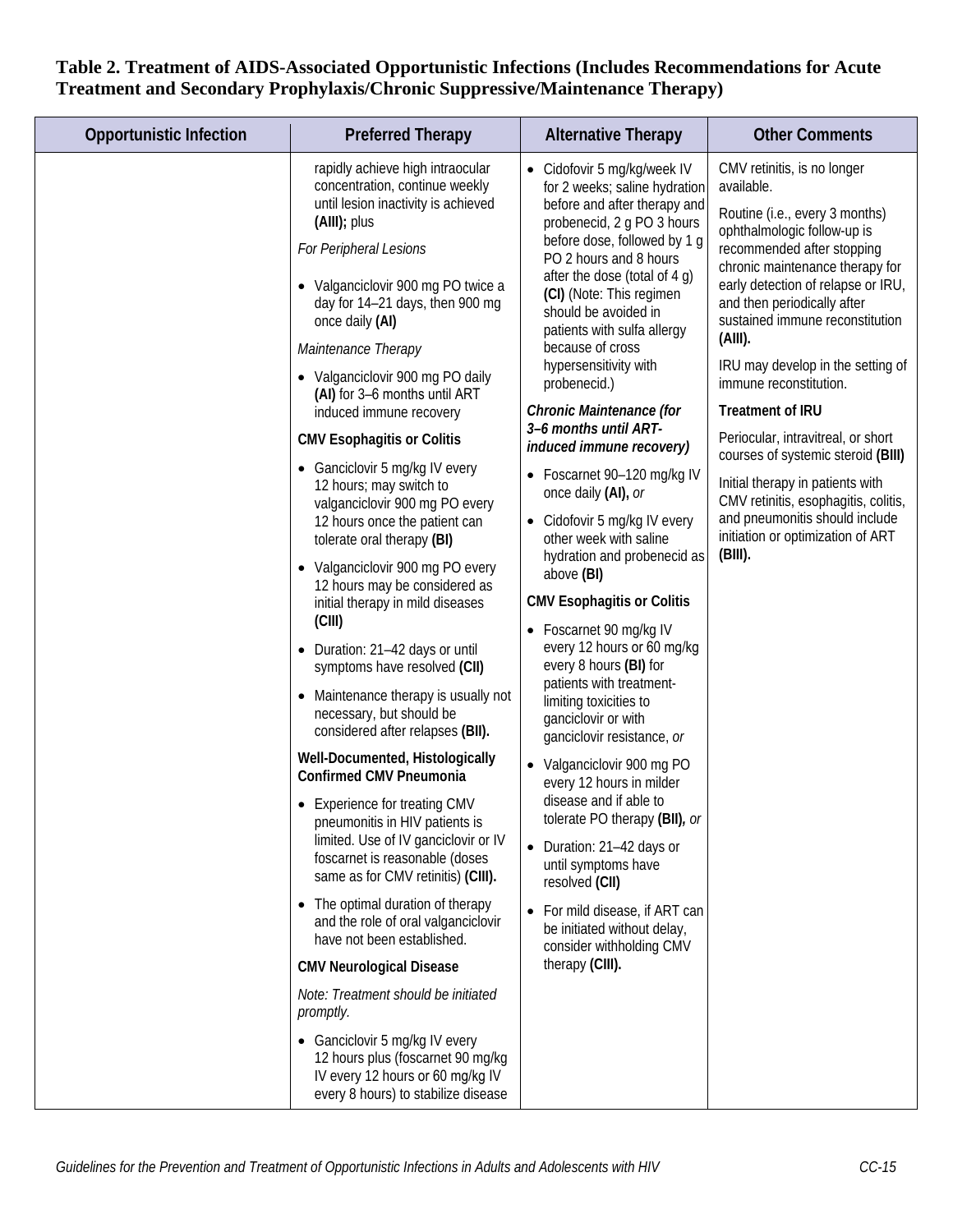| <b>Opportunistic Infection</b>     | <b>Preferred Therapy</b>                                                                                                                                                                                                                                                                                                                                                                         | <b>Alternative Therapy</b>                                                                                                                                                                                                                                                                                                                                                                                                                                                                                                                                                                                                                                                                                                                         | <b>Other Comments</b>                                                                                                                                                                                                                                                                                                                                                                                                                                                                                                                                                                                                                         |  |
|------------------------------------|--------------------------------------------------------------------------------------------------------------------------------------------------------------------------------------------------------------------------------------------------------------------------------------------------------------------------------------------------------------------------------------------------|----------------------------------------------------------------------------------------------------------------------------------------------------------------------------------------------------------------------------------------------------------------------------------------------------------------------------------------------------------------------------------------------------------------------------------------------------------------------------------------------------------------------------------------------------------------------------------------------------------------------------------------------------------------------------------------------------------------------------------------------------|-----------------------------------------------------------------------------------------------------------------------------------------------------------------------------------------------------------------------------------------------------------------------------------------------------------------------------------------------------------------------------------------------------------------------------------------------------------------------------------------------------------------------------------------------------------------------------------------------------------------------------------------------|--|
|                                    | and maximize response, continue<br>until symptomatic improvement and<br>resolution of neurologic symptoms<br>(CIII)<br>• The optimal duration of therapy<br>and the role of oral valganciclovir<br>have not been established.                                                                                                                                                                    |                                                                                                                                                                                                                                                                                                                                                                                                                                                                                                                                                                                                                                                                                                                                                    |                                                                                                                                                                                                                                                                                                                                                                                                                                                                                                                                                                                                                                               |  |
| Hepatitis B Virus (HBV) Disease    | ART is recommended for all HIV/HBV<br>co-infected patients regardless of CD4<br>cell count (AII).<br>The ART regimen should include two<br>drugs that are active against both<br>HBV and HIV, such as [tenofovir 300<br>mg plus emtricitabine 200 mg (or<br>lamivudine 300 mg)] PO once daily<br>(plus additional drug(s) for HIV) (AIII).<br>Duration<br>Continue treatment indefinitely (CIII) | For Patients Who Refuse or<br>Are Unable to Take ART or<br>Who Are HIV Long-Term<br>Non-Progressors<br>• HBV treatment is indicated<br>for patients with elevated<br>ALT and HBV DNA<br>>2,000 IU/mL significant<br>liver fibrosis, advanced liver<br>disease or cirrhosis (AI).<br>• Peginterferon alfa-2a<br>180 mg SQ once weekly for<br>48 weeks (CIII), or<br>• Peginterferon alfa-2b<br>1.5 mg/kg SQ once weekly<br>for 48 weeks (CIII)<br>If Tenofovir Cannot Be Used<br>as Part of HIV/HBV Therapy<br>(Because of Current or High<br><b>Risk of Renal Dysfunction)</b><br>• Use a fully suppressive ART<br>regimen without tenofovir,<br>and with the addition of<br>entecavir (dose adjustment<br>according to renal function)<br>(BIII). | Directly acting HBV drugs-such<br>as adefovir, emtricitabine,<br>entecavir, lamivudine, telbivudine,<br>or tenofovir-must not be given<br>in the absence of a fully<br>suppressive ART regimen to<br>avoid selection of drug resistance<br>$HIV$ (AI).<br>Cross-resistance to emtricitabine<br>or telbivudine should be assumed<br>in patients with suspected or<br>proven lamivudine resistance.<br>When changing ART regimens,<br>continue agents with anti-HBV<br>activity (BIII).<br>If anti-HBV therapy is<br>discontinued and a flare occurs,<br>therapy should be re-instituted<br>because it can be potentially<br>lifesaving (AIII). |  |
| Hepatitis C Virus (HCV) Disease    | The field of HCV drug development is evolving rapidly, with a number of investigational drugs currently at late-<br>stage clinical trials, and some will soon be approved for use. Clinicians should refer to the most recent HCV<br>treatment guidelines (http://www.hcvquidelines.org) for the most up-to-date recommendations.                                                                |                                                                                                                                                                                                                                                                                                                                                                                                                                                                                                                                                                                                                                                                                                                                                    |                                                                                                                                                                                                                                                                                                                                                                                                                                                                                                                                                                                                                                               |  |
| Herpes Simplex Virus (HSV) Disease | Orolabial Lesions (for 5-10 Days)<br>• Valacyclovir 1 g PO twice a day<br>$(AIII)$ , or<br>• Famciclovir 500 mg PO twice a day<br>$(AIII)$ , or<br>• Acyclovir 400 mg PO three times a<br>day (AIII)                                                                                                                                                                                             | For Acyclovir-Resistant HSV<br>Preferred Therapy<br>• Foscarnet 80-120<br>mg/kg/day IV in two to three<br>divided doses until clinical<br>response (AI)                                                                                                                                                                                                                                                                                                                                                                                                                                                                                                                                                                                            | Patients with HSV infection can<br>be treated with episodic therapy<br>when symptomatic lesions occur,<br>or with daily suppressive therapy<br>to prevent recurrences.<br>Extemporaneous compounding of<br>topical products can be prepared<br>using trifluridine ophthalmic                                                                                                                                                                                                                                                                                                                                                                  |  |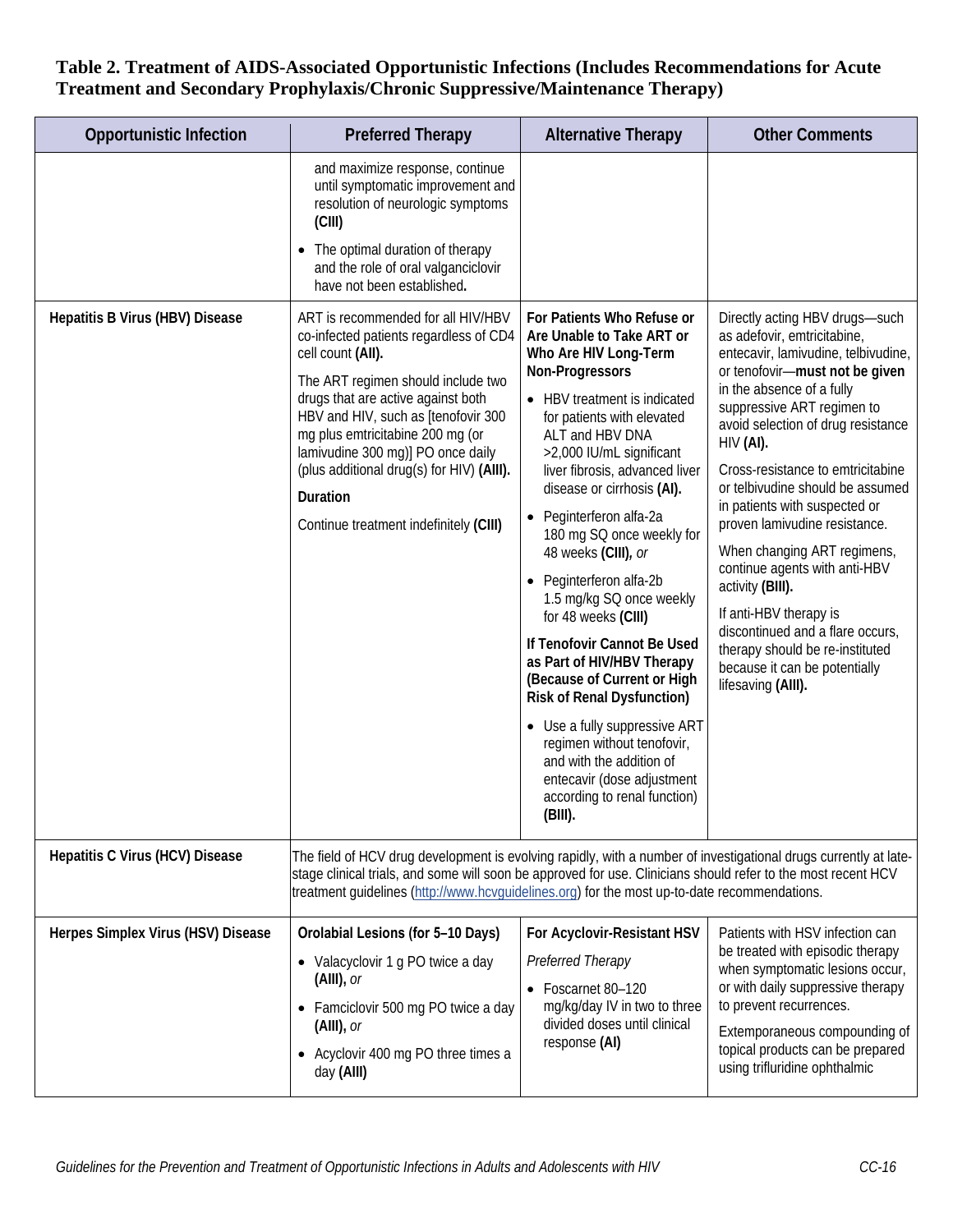| <b>Opportunistic Infection</b> | <b>Preferred Therapy</b>                                                                                                                                                                                                                                                                                                                                                                                                                                                                                                                                                                                                                                                                                                                                                                                                            | <b>Alternative Therapy</b>                                                                                                                                                                                                                                                                                                                                                                          | <b>Other Comments</b>                                                                                                                                                                                                                                                                                                                                                                                                                                                                                   |
|--------------------------------|-------------------------------------------------------------------------------------------------------------------------------------------------------------------------------------------------------------------------------------------------------------------------------------------------------------------------------------------------------------------------------------------------------------------------------------------------------------------------------------------------------------------------------------------------------------------------------------------------------------------------------------------------------------------------------------------------------------------------------------------------------------------------------------------------------------------------------------|-----------------------------------------------------------------------------------------------------------------------------------------------------------------------------------------------------------------------------------------------------------------------------------------------------------------------------------------------------------------------------------------------------|---------------------------------------------------------------------------------------------------------------------------------------------------------------------------------------------------------------------------------------------------------------------------------------------------------------------------------------------------------------------------------------------------------------------------------------------------------------------------------------------------------|
|                                | Initial or Recurrent Genital HSV (for<br>$5-14$ days)<br>• Valacyclovir 1 g PO twice a day<br>$(Al)$ , or<br>• Famciclovir 500 mg PO twice a day<br>$(Al)$ , or<br>• Acyclovir 400 mg PO three times a<br>day (AI)<br>Severe Mucocutaneous HSV<br>• Initial therapy acyclovir 5 mg/kg IV<br>every 8 hours (AIII)<br>After lesions begin to regress,<br>change to PO therapy as above.<br>Continue until lesions are<br>completely healed.<br><b>Chronic Suppressive Therapy</b><br>For Patients with Severe Recurrences<br>of Genital Herpes (AI) or Patients<br>Who Want to Minimize Frequency of<br>Recurrences (AI)<br>• Valacyclovir 500 mg PO twice a<br>day (AI), or<br>• Famciclovir 500 mg PO twice a day<br>$(Al)$ , or<br>• Acyclovir 400 mg PO twice a day<br>(AI)<br>Continue indefinitely, regardless of<br>CD4 count. | Alternative Therapy (CIII)<br>• IV cidofovir (dosage as in<br>CMV retinitis), or<br>• Topical trifluridine 1% three<br>times a day, or<br>• Topical cidofovir 1% once<br>daily, or<br>Topical imiquimod 5% three<br>$\bullet$<br>times weekly, or<br>• Topical foscarnet 1% five<br>times daily<br>Duration of Therapy<br>• 21-28 days or longer                                                    | solution and the IV formulation of<br>cidofovir and foscarnet.<br>An expanded access program of<br>oral pritelivir is now available for<br>immunocompromised patients<br>with acyclovir-resistant HSV<br>infection. For more information,<br>see the AiCuris Pritelivir website.                                                                                                                                                                                                                        |
| Histoplasmosis                 | Moderately Severe to Severe<br><b>Disseminated Disease</b><br><b>Induction Therapy</b><br>• For at least 2 weeks or until<br>clinically improved<br>• Liposomal amphotericin B 3 mg/kg<br>IV daily (AI)<br>Maintenance Therapy<br>• Itraconazole 200 mg PO three<br>times a day for 3 days, then<br>200 mg PO twice a day (AII)                                                                                                                                                                                                                                                                                                                                                                                                                                                                                                     | Moderately Severe to Severe<br><b>Disseminated Disease</b><br>Induction Therapy (for at least<br>2 weeks or until clinically<br><i>improved</i> )<br>• Amphotericin B lipid<br>complex 5 mg/kg IV daily<br>$(AIII)$ , or<br>Alternatives to Itraconazole<br>for Maintenance Therapy or<br><b>Treatment of Less Severe</b><br><b>Disease</b><br>• Posaconazole extended<br>release 300 mg PO twice a | Itraconazole, posaconazole, and<br>voriconazole may have significant<br>interactions with certain ARV<br>agents. These interactions are<br>complex and can be bi-<br>directional. Refer to Drug-Drug<br>Interactions in the Adult and<br><b>Adolescent Antiretroviral</b><br>Guidelines for dosage<br>recommendations.<br>Therapeutic drug monitoring and<br>dosage adjustment may be<br>necessary to ensure triazole<br>antifungal and ARV efficacy and<br>reduce concentration-related<br>toxicities. |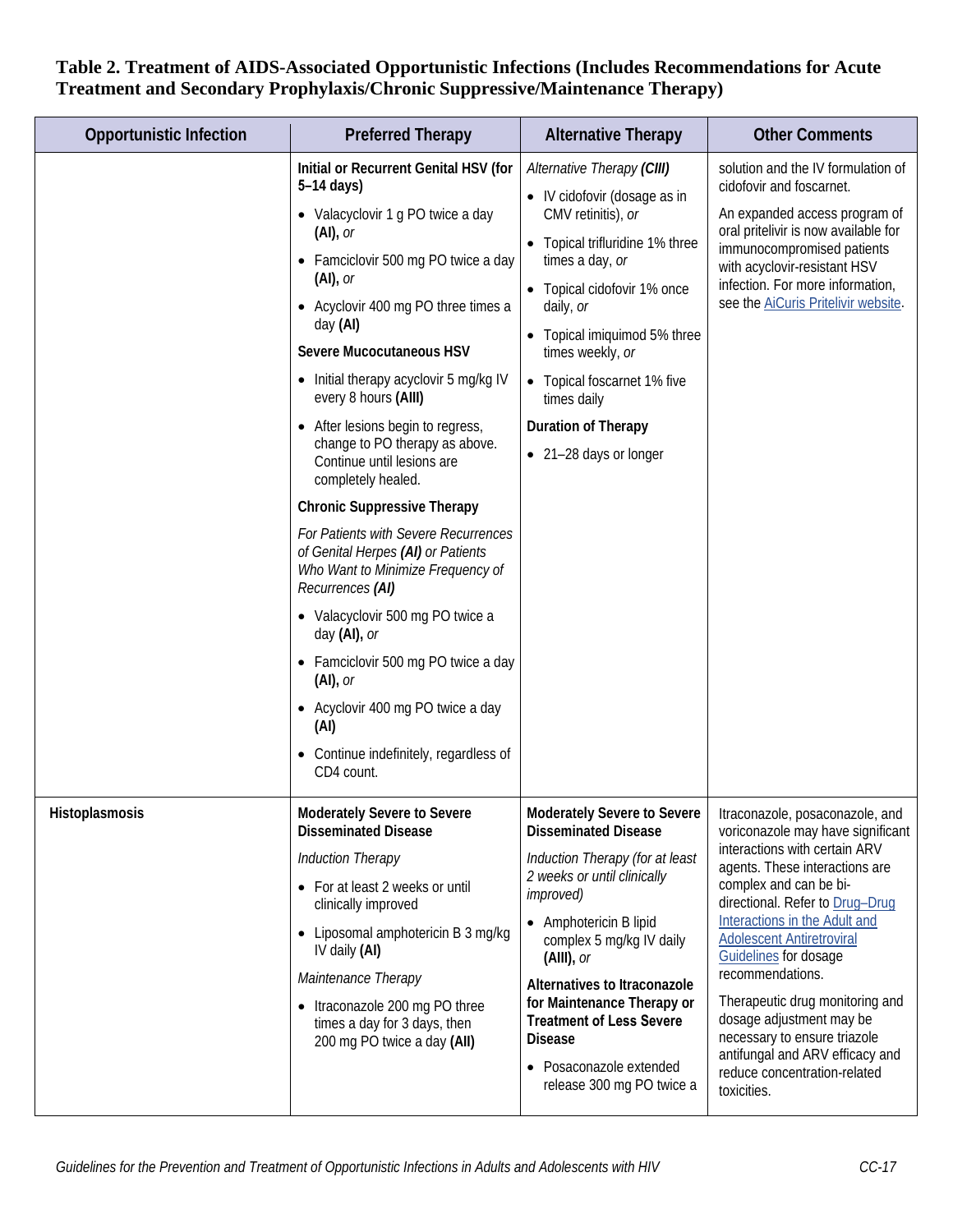| <b>Opportunistic Infection</b>                                                                                                       | <b>Preferred Therapy</b>                                                                                                                                                                                                                                                                                                                                                                                                                                                                                                                                                                                                                                                                                                                                                  | <b>Alternative Therapy</b>                                                                                                                                                                                                                                                                                                                                                                                                                                                                                                                                                                                                                                                                                                                                                                                        | <b>Other Comments</b>                                                                                                                                                                                                                                                                                                                                                                |
|--------------------------------------------------------------------------------------------------------------------------------------|---------------------------------------------------------------------------------------------------------------------------------------------------------------------------------------------------------------------------------------------------------------------------------------------------------------------------------------------------------------------------------------------------------------------------------------------------------------------------------------------------------------------------------------------------------------------------------------------------------------------------------------------------------------------------------------------------------------------------------------------------------------------------|-------------------------------------------------------------------------------------------------------------------------------------------------------------------------------------------------------------------------------------------------------------------------------------------------------------------------------------------------------------------------------------------------------------------------------------------------------------------------------------------------------------------------------------------------------------------------------------------------------------------------------------------------------------------------------------------------------------------------------------------------------------------------------------------------------------------|--------------------------------------------------------------------------------------------------------------------------------------------------------------------------------------------------------------------------------------------------------------------------------------------------------------------------------------------------------------------------------------|
|                                                                                                                                      | <b>Less Severe Disseminated Disease</b><br>Induction and Maintenance Therapy<br>• Itraconazole 200 mg PO three<br>times a day for 3 days, then<br>200 mg PO twice a day (AII)<br><b>Duration of Therapy</b><br>• At least 12 months<br><b>Meningitis</b><br>Induction Therapy (4-6 weeks)<br>• Liposomal amphotericin B<br>5 mg/kg/day (AIII)<br>Maintenance Therapy<br>• Itraconazole 200 mg PO twice a<br>day to three times a day for<br>≥12 months and until resolution of<br>abnormal CSF findings (AII)<br>Long-Term Suppression Therapy<br>For patients with severe disseminated<br>or CNS infection (AIII) after<br>completion of at least 12 months of<br>therapy and who relapse despite<br>appropriate therapy (BIII)<br>• Itraconazole 200 mg PO daily (AIII) | day for 1 day, then 300 mg<br>PO once daily (BIII)<br>• Voriconazole 400 mg PO<br>twice a day for 1 day, then<br>200 mg twice a day (BIII), or<br>• Fluconazole 800 mg PO<br>daily (CII)<br><b>Meningitis (These</b><br><b>Recommendations Are</b><br><b>Based on Limited Clinical</b><br>Data for Patients with<br>Intolerance to Itraconazole)<br>Posaconazole extended<br>release 300 mg PO twice a<br>day for 1 day, then 300 mg<br>PO once daily (BIII)<br>• Voriconazole 400 mg PO<br>twice a day for 1 day, then<br>200 mg twice a day (BIII), or<br>• Fluconazole 800 mg PO<br>daily (CII)<br>Long-Term Suppression<br>Therapy<br>• Posaconazole 300 mg<br>extended release tablet PO<br>once daily (BIII)<br>• Voriconazole 200 mg PO<br>twice daily (BIII)<br>Fluconazole 400 mg PO<br>once daily (CII) | Random serum concentration of<br>itraconazole between<br>1-2 mcg/mL is recommended.<br>Frequency and severity of<br>toxicities increase when<br>concentration is >4 mcg/mL.<br>Acute pulmonary histoplasmosis<br>in HIV-infected patients with CD4<br>counts >300 cells/mm <sup>3</sup> should be<br>managed as non-<br>immunocompromised host (AIII).                               |
| Human Herpesvirus-8 Diseases<br>(Kaposi Sarcoma [KS], Primary Effusion<br>Lymphoma [PEL], Multicentric<br>Castleman's Disease [MCD]) | Mild to Moderate KS (Localized<br>Involvement of Skin and/or Lymph<br>Nodes)<br>• Initiate or optimize ART (AII)<br>Advanced KS (Visceral [Al] or<br><b>Disseminated Cutaneous KS [BIII)]</b><br>• Chemotherapy (per oncology<br>consult) plus ART<br>• Liposomal doxorubicin first-line<br>chemotherapy (AI)<br><b>Primary Effusion Lymphoma</b><br>• Chemotherapy (per oncology<br>consult) plus ART (AIII)                                                                                                                                                                                                                                                                                                                                                             | <b>MCD</b><br>• Rituximab (375 mg/m <sup>2</sup> given<br>weekly for 4-8 weeks) may<br>be an alternative to or used<br>adjunctively with antiviral<br>therapy (CII).                                                                                                                                                                                                                                                                                                                                                                                                                                                                                                                                                                                                                                              | Corticosteroids should be avoided<br>in patients with KS, including<br>those with KS-IRIS (AIII).<br>Corticosteroids are potentially<br>effective as adjunctive therapy for<br>MCD, but should be used with<br>caution, especially in patients with<br>concurrent KS.<br>Patients who received rituximab<br>for MCD may experience<br>subsequent exacerbation or<br>emergence of KS. |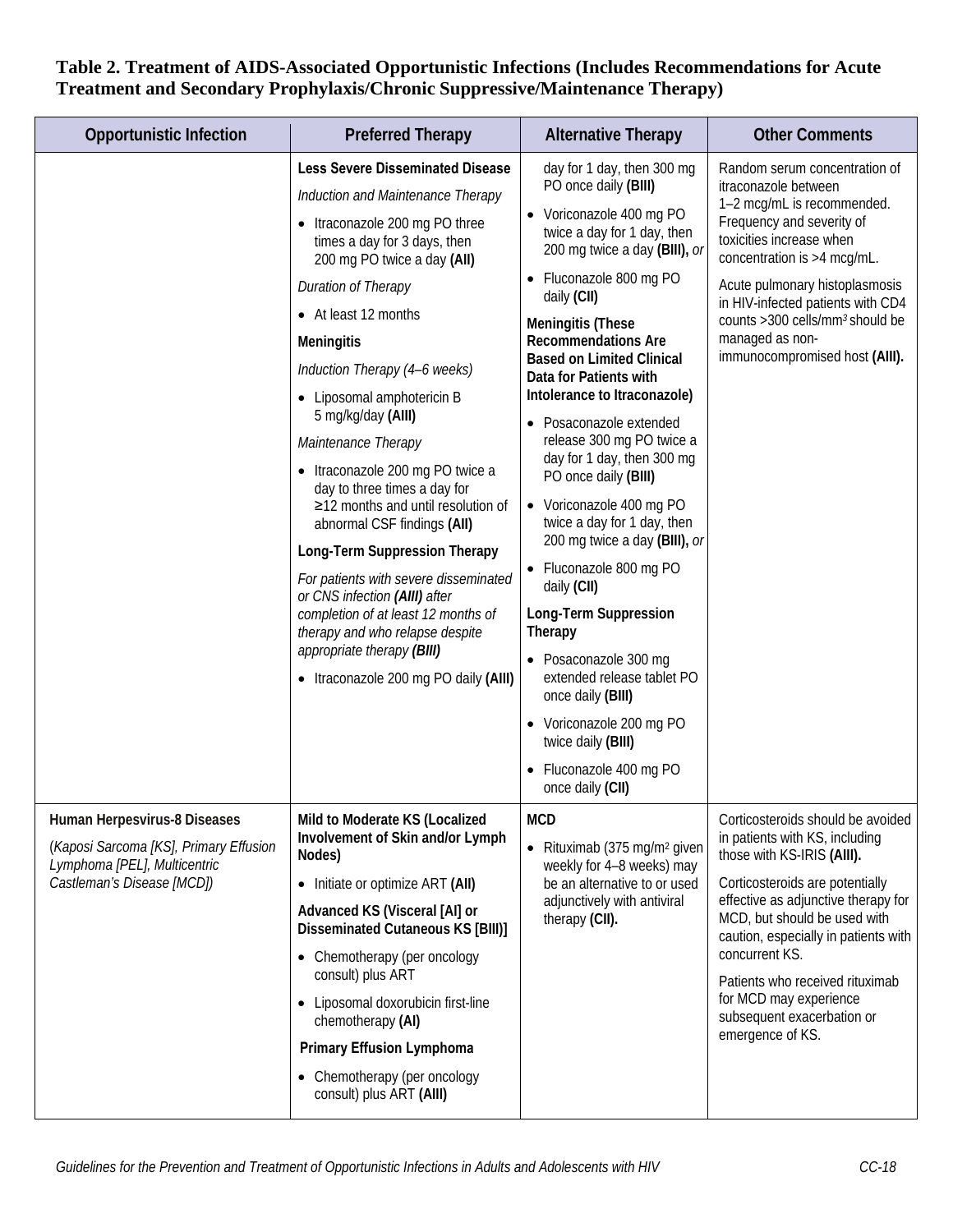| <b>Opportunistic Infection</b>     | <b>Preferred Therapy</b>                                                                                                                                                           | <b>Alternative Therapy</b>                                                                                                                                                 | <b>Other Comments</b>                                                                                                                                                 |
|------------------------------------|------------------------------------------------------------------------------------------------------------------------------------------------------------------------------------|----------------------------------------------------------------------------------------------------------------------------------------------------------------------------|-----------------------------------------------------------------------------------------------------------------------------------------------------------------------|
|                                    | • PO valganciclovir or IV ganciclovir<br>can be used as adjunctive therapy<br>(CIII)                                                                                               |                                                                                                                                                                            |                                                                                                                                                                       |
|                                    | <b>MCD Therapy Options (in</b><br><b>Consultation with Specialist,</b><br>Depending on HIV/HHV-8 Status,<br>Presence of Organ Failure, and<br><b>Refractory Nature of Disease)</b> |                                                                                                                                                                            |                                                                                                                                                                       |
|                                    | ART (AIII) along with one of the<br>following:                                                                                                                                     |                                                                                                                                                                            |                                                                                                                                                                       |
|                                    | • Valganciclovir 900 mg PO twice a<br>day for 3 weeks (CII), or                                                                                                                    |                                                                                                                                                                            |                                                                                                                                                                       |
|                                    | Ganciclovir 5 mg/kg IV every<br>12 hours for 3 weeks (CII), or                                                                                                                     |                                                                                                                                                                            |                                                                                                                                                                       |
|                                    | • Valganciclovir PO or Ganciclovir IV<br>plus zidovudine 600 mg PO every<br>6 hours for 7-21 days (CII)                                                                            |                                                                                                                                                                            |                                                                                                                                                                       |
|                                    | Rituximab +/- Prednisone (CII)                                                                                                                                                     |                                                                                                                                                                            |                                                                                                                                                                       |
|                                    | • Monoclonal antibody targeting IL-6<br>or IL-6 receptor (BII)                                                                                                                     |                                                                                                                                                                            |                                                                                                                                                                       |
|                                    | <b>Concurrent KS and MCD</b>                                                                                                                                                       |                                                                                                                                                                            |                                                                                                                                                                       |
|                                    | Rituximab plus liposomal doxorubicin<br>(BII)                                                                                                                                      |                                                                                                                                                                            |                                                                                                                                                                       |
| Human Papillomavirus (HPV) Disease | Treatment of Condyloma Acuminata (Genital Warts)                                                                                                                                   |                                                                                                                                                                            | HIV-infected patients may have<br>larger or more numerous warts                                                                                                       |
|                                    | Patient-Applied Therapy for<br><b>Uncomplicated External Warts That</b><br>Can Be Easily Identified by Patients                                                                    | Provider-Applied Therapy for<br><b>Complex or Multicentric</b><br>Lesions, or Lesions<br>Inaccessible to Patient                                                           | and may not respond as well to<br>therapy for genital warts when<br>compared to HIV-uninfected<br>individuals.                                                        |
|                                    | • Podophyllotoxin (e.g., podofilox<br>0.5% solution or 0.5% gel): Apply<br>to all lesions twice a day for<br>3 consecutive days, followed by<br>4 days of no therapy, repeat       | <b>Applied Therapy</b><br>• Cryotherapy (liquid nitrogen<br>or cryoprobe): Apply until                                                                                     | Topical cidofovir has activity<br>against genital warts, but the<br>product is not commercially<br>available (CIII).                                                  |
|                                    | weekly for up to 4 cycles, until<br>lesions are no longer visible (BIII),<br>0r<br>Imiquimod 5% cream: Apply to<br>$\bullet$<br>lesion at bedtime and remove in                    | each lesion is thoroughly<br>frozen. Repeat every 1-<br>2 weeks for up to 4 weeks,<br>until lesions are no longer<br>visible (BIII). Some<br>providers allow the lesion to | Intralesional interferon-alpha is<br>usually not recommended<br>because of high cost, difficult<br>administration, and potential for<br>systemic side effects (CIII). |
|                                    | the morning on 3 non-consecutive<br>nights weekly for up to 16 weeks,<br>until lesions are no longer visible.                                                                      | thaw, then freeze a second<br>time in each session (BIII),<br>0r                                                                                                           | The rate of recurrence of genital<br>warts is high despite treatment in<br>HIV-infected patients.                                                                     |
|                                    | Each treatment should be washed<br>with soap and water 6-10 hours<br>after application (BII), or                                                                                   | Trichloroacetic acid or<br>$\bullet$<br>bichloroacetic acid<br>cauterization: 80%-90%<br>aqueous solution, apply to                                                        | There is no consensus on the<br>treatment of oral warts. Many<br>treatments for anogenital warts<br>cannot be used in the oral                                        |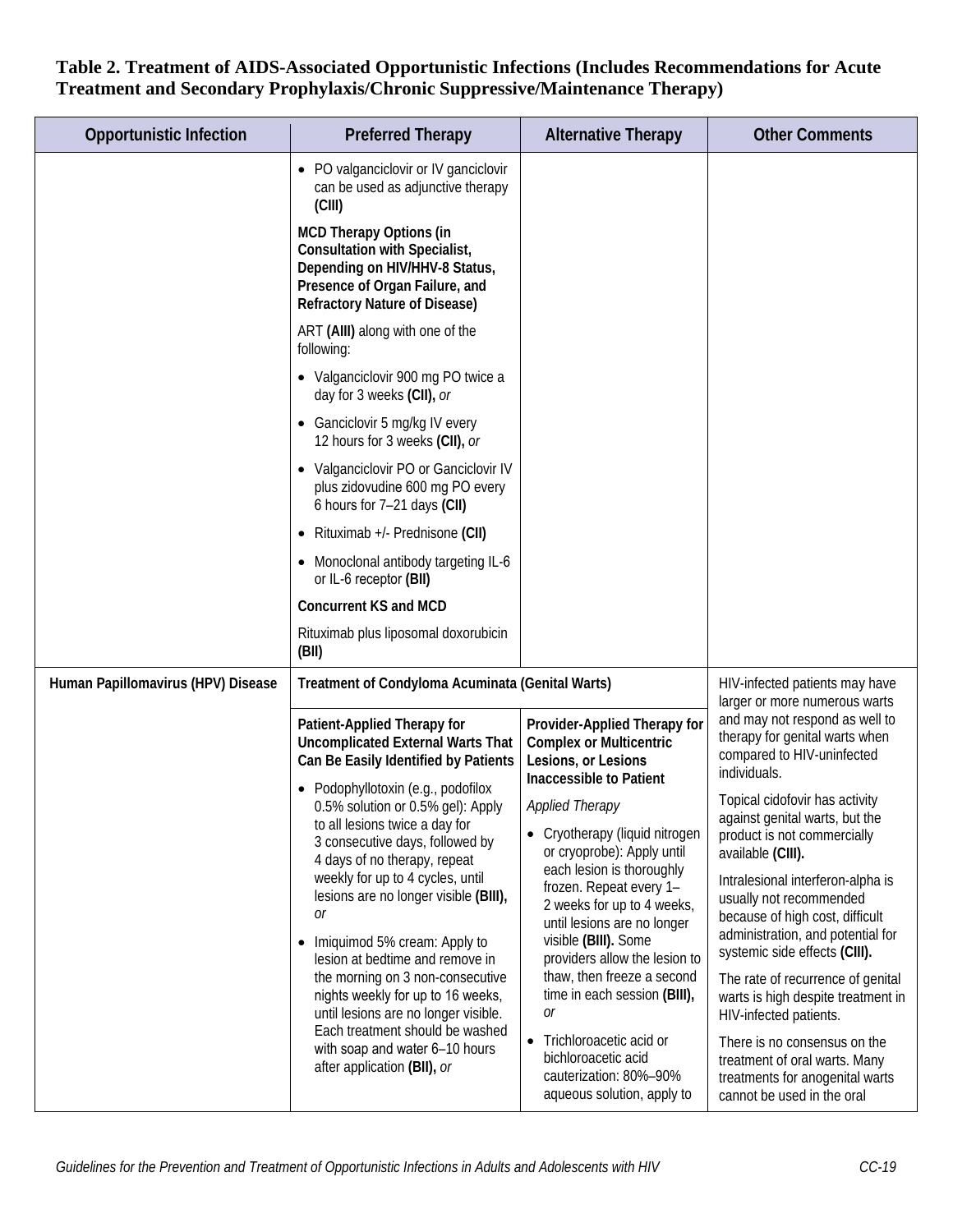|                     | <b>Opportunistic Infection</b> | <b>Preferred Therapy</b>                                                                                                                                            | <b>Alternative Therapy</b>                                                                                                                                                                                                         | <b>Other Comments</b>                                                                                                       |
|---------------------|--------------------------------|---------------------------------------------------------------------------------------------------------------------------------------------------------------------|------------------------------------------------------------------------------------------------------------------------------------------------------------------------------------------------------------------------------------|-----------------------------------------------------------------------------------------------------------------------------|
|                     |                                | Sinecatechins 15% ointment: Apply<br>to affected areas three times a day<br>for up to 16 weeks, until warts are<br>completely cleared and not visible<br>$(BIII)$ . | wart only, allow to dry until a<br>white frost develops. Repeat<br>weekly for up to 6 weeks,<br>until lesions are no longer<br>visible (BIII), or                                                                                  | mucosa. Surgery is the most<br>common treatment for oral warts<br>that interfere with function or for<br>aesthetic reasons. |
|                     |                                |                                                                                                                                                                     | • Surgical excision (BIII) or<br>laser surgery (CIII) to<br>external or anal warts, or                                                                                                                                             |                                                                                                                             |
|                     |                                |                                                                                                                                                                     | Podophyllin resin 10%-25%<br>in tincture of benzoin: Apply<br>to all lesions (up to 10 cm <sup>2</sup> ),<br>then wash off a few hours<br>later, repeat weekly for up to<br>6 weeks until lesions are no<br>longer visible (CIII). |                                                                                                                             |
| Isosporiasis        |                                | For Acute Infection                                                                                                                                                 | For Acute Infection                                                                                                                                                                                                                | Fluid and electrolyte management                                                                                            |
| (Cystoisosporiasis) |                                | • TMP-SMX (160 mg/800 mg) PO (or<br>IV) four times a day for 10 days<br>$(AII)$ , or                                                                                | • Pyrimethamine <sup>a</sup> 50-75 mg<br>PO daily plus leucovorin<br>10-25 mg PO daily (BIII), or                                                                                                                                  | in patients with dehydration (AIII).<br>Nutritional supplementation for<br>malnourished patients (AIII).                    |
|                     |                                | TMP-SMX (160 mg/800 mg) PO (or<br>IV) twice a day for 7-10 days (BI)                                                                                                | • Ciprofloxacin 500 mg PO<br>twice a day for 7 days (CI)<br>as a second line alternative                                                                                                                                           | Immune reconstitution with ART<br>may result in fewer relapses<br>(AIII).                                                   |
|                     |                                | • Can start with twice a day dosing<br>first and increase daily dose and/or<br>duration (up to 3-4 weeks) if<br>symptoms worsen or persist (BIII)                   | <b>Chronic Maintenance</b><br><b>Therapy (Secondary</b><br>Prophylaxis)                                                                                                                                                            |                                                                                                                             |
|                     |                                | • IV therapy may be used for<br>patients with potential or<br>documented malabsorption.                                                                             | • TMP-SMX (160 mg/800 mg)<br>PO daily or<br>(320 mg/1,600 mg) three                                                                                                                                                                |                                                                                                                             |
|                     |                                | <b>Chronic Maintenance Therapy</b><br>(Secondary Prophylaxis)                                                                                                       | times weekly (BIII)<br>Pyrimethamine <sup>a</sup> 25 mg PO                                                                                                                                                                         |                                                                                                                             |
|                     |                                | • In patients with CD4 count                                                                                                                                        | daily plus leucovorin<br>5-10 mg PO daily (BIII)                                                                                                                                                                                   |                                                                                                                             |
|                     |                                | <200/mm <sup>3</sup> , TMP-SMX<br>(160 mg/800 mg) PO three times<br>weekly (AI)                                                                                     | • Ciprofloxacin 500 mg three<br>times weekly (CI) as a<br>second-line alternative                                                                                                                                                  |                                                                                                                             |
| Leishmaniasis       | <b>Visceral</b>                | For Initial Infection                                                                                                                                               | For Initial Infection                                                                                                                                                                                                              | ART should be initiated or<br>optimized (AIII).                                                                             |
|                     |                                | • Liposomal amphotericin B<br>2-4 mg/kg IV daily (All), or<br>Liposomal amphotericin B<br>$\bullet$                                                                 | • Other lipid formulation of<br>amphotericin B, dose and<br>schedule as in Preferred<br>Therapy, or                                                                                                                                | For sodium stibogluconate,<br>contact the CDC Drug Service at<br>404-639-3670 or                                            |
|                     |                                | interrupted schedule (e.g., 4 mg/kg<br>on days 1-5, 10, 17, 24, 31, 38)<br>(AII)                                                                                    | • Amphotericin B<br>deoxycholate 0.5-1.0 mg/kg<br>IV daily for total dose of<br>1.5-2.0 g (BII), or                                                                                                                                | drugservice@cdc.gov.<br>For miltefosine, visit<br>https://www.impavido.com.                                                 |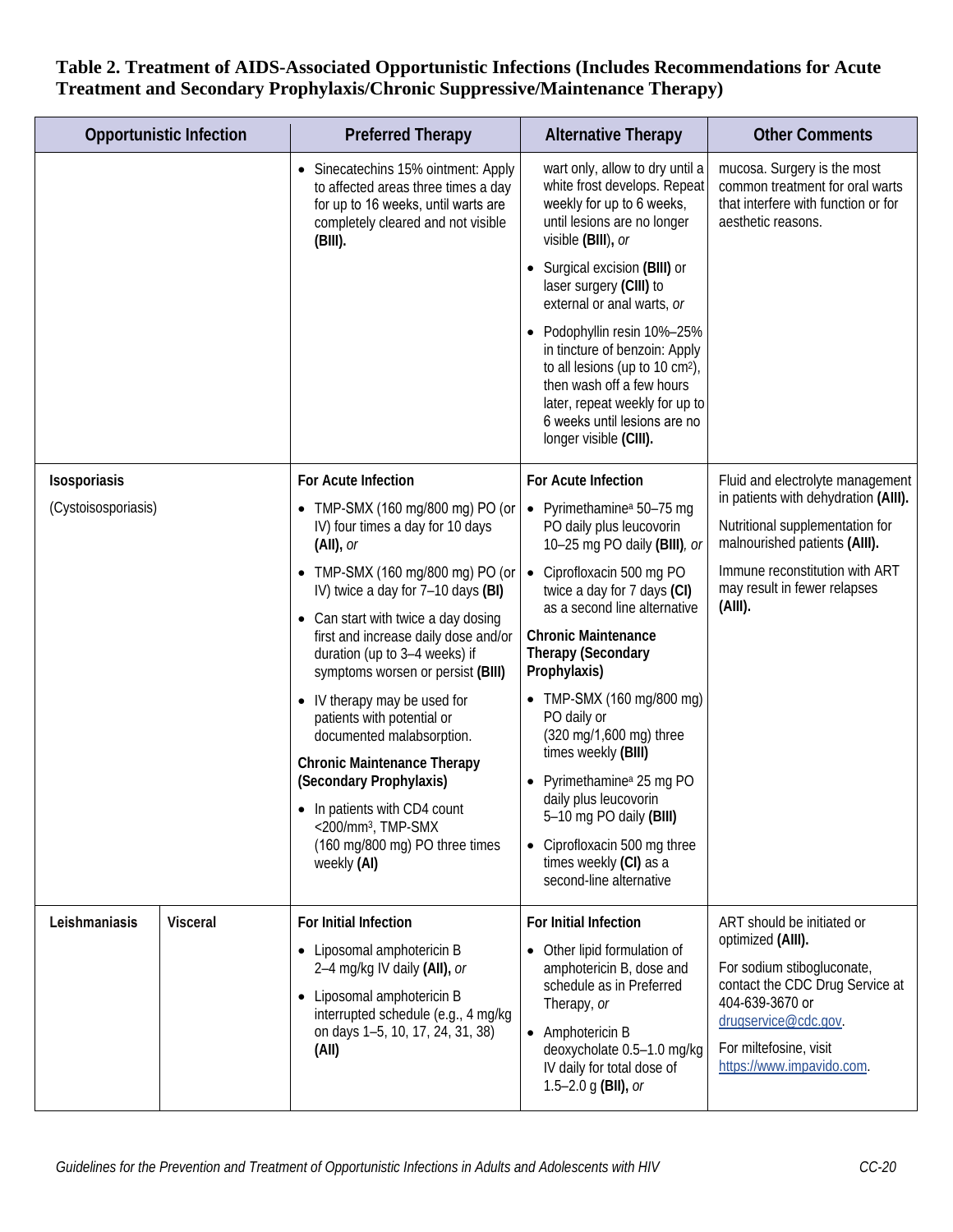|         | <b>Opportunistic Infection</b> | <b>Preferred Therapy</b>                                                                                                                                                                                                                                                                                                                                                                                                                                                                                                                                                                                                                                     | <b>Alternative Therapy</b>                                                                                                                                                                                                                                                                                                                                                     | <b>Other Comments</b>                                                                                                                                                                                                                                                   |
|---------|--------------------------------|--------------------------------------------------------------------------------------------------------------------------------------------------------------------------------------------------------------------------------------------------------------------------------------------------------------------------------------------------------------------------------------------------------------------------------------------------------------------------------------------------------------------------------------------------------------------------------------------------------------------------------------------------------------|--------------------------------------------------------------------------------------------------------------------------------------------------------------------------------------------------------------------------------------------------------------------------------------------------------------------------------------------------------------------------------|-------------------------------------------------------------------------------------------------------------------------------------------------------------------------------------------------------------------------------------------------------------------------|
|         |                                | • To achieve total dose of<br>20-60 mg/kg (AII)<br><b>Chronic Maintenance Therapy</b><br>(Secondary Prophylaxis);<br><b>Especially in Patients with CD4</b><br>Count <200 cells/mm <sup>3</sup><br>Liposomal amphotericin B 4 mg/kg<br>every 2-4 weeks (All), or<br>Amphotericin B lipid complex (AII)<br>3 mg/kg every 21 days (AII)                                                                                                                                                                                                                                                                                                                        | • Sodium stibogluconate<br>(pentavalent antimony) (BII)<br>20 mg/kg IV or IM daily for<br>28 days.<br>• Miltefosine-if 30-44 kg:<br>50 mg two times daily; if<br>$\geq$ 45 kg, 50 mg three times a<br>day-for 28 days (CIII)<br><b>Chronic Maintenance</b><br><b>Therapy (Secondary</b><br>Prophylaxis)<br>• Sodium stibogluconate<br>20 mg/kg IV or IM every<br>4 weeks (BII) |                                                                                                                                                                                                                                                                         |
|         | Cutaneous                      | • Liposomal amphotericin B<br>2-4 mg/kg IV daily for 10 days<br>$(BIII)$ , or<br>Liposomal amphotericin B<br>interrupted schedule (e.g., 4 mg/kg<br>on days 1-5, 10, 17, 24, 31, 38) to<br>achieve total dose of 20-60 mg/kg<br>$(BIII)$ , or<br>• Sodium stibogluconate 20 mg/kg IV<br>or IM daily for 3-4 weeks (BIII)<br><b>Chronic Maintenance Therapy</b><br>May be indicated in<br>immunocompromised patients with<br>multiple relapses (CIII)                                                                                                                                                                                                         | <b>Possible Options</b><br>• Oral miltefosine (can be<br>obtained via a treatment<br>$IND$ , or<br>• Topical paromomycin, or<br>• Intralesional sodium<br>stibogluconate, or<br>• Local heat therapy<br>No data exist for any of these<br>agents in HIV-infected patients;<br>choice and efficacy dependent<br>on species of Leishmania.                                       | None                                                                                                                                                                                                                                                                    |
| Malaria |                                | Because Plasmodium falciparum<br>malaria can progress within hours<br>from mild symptoms or low-grade<br>fever to severe disease or death, all<br>HIV-infected patients with confirmed<br>or suspected P. falciparum infection<br>should be hospitalized for evaluation,<br>initiation of treatment, and observation<br>(AIII).<br>Treatment recommendations for HIV-<br>infected patients are the same as for<br>HIV-uninfected patients (AIII).<br>Choice of therapy is guided by the<br>degree of parasitemia, the species of<br>Plasmodium, the patient's clinical<br>status, region of infection, and the<br>likely drug susceptibility of the infected | When suspicion for malaria is<br>low, antimalarial treatment<br>should not be initiated until the<br>diagnosis is confirmed.                                                                                                                                                                                                                                                   | For treatment recommendations<br>for specific regions, clinicians<br>should refer to the following web<br>link: http://www.cdc.gov/malaria.<br>or call the CDC Malaria Hotline:<br>770-488-7788, Monday-Friday,<br>8 a.m.-4:30 p.m. ET; or<br>770-488-7100 after hours. |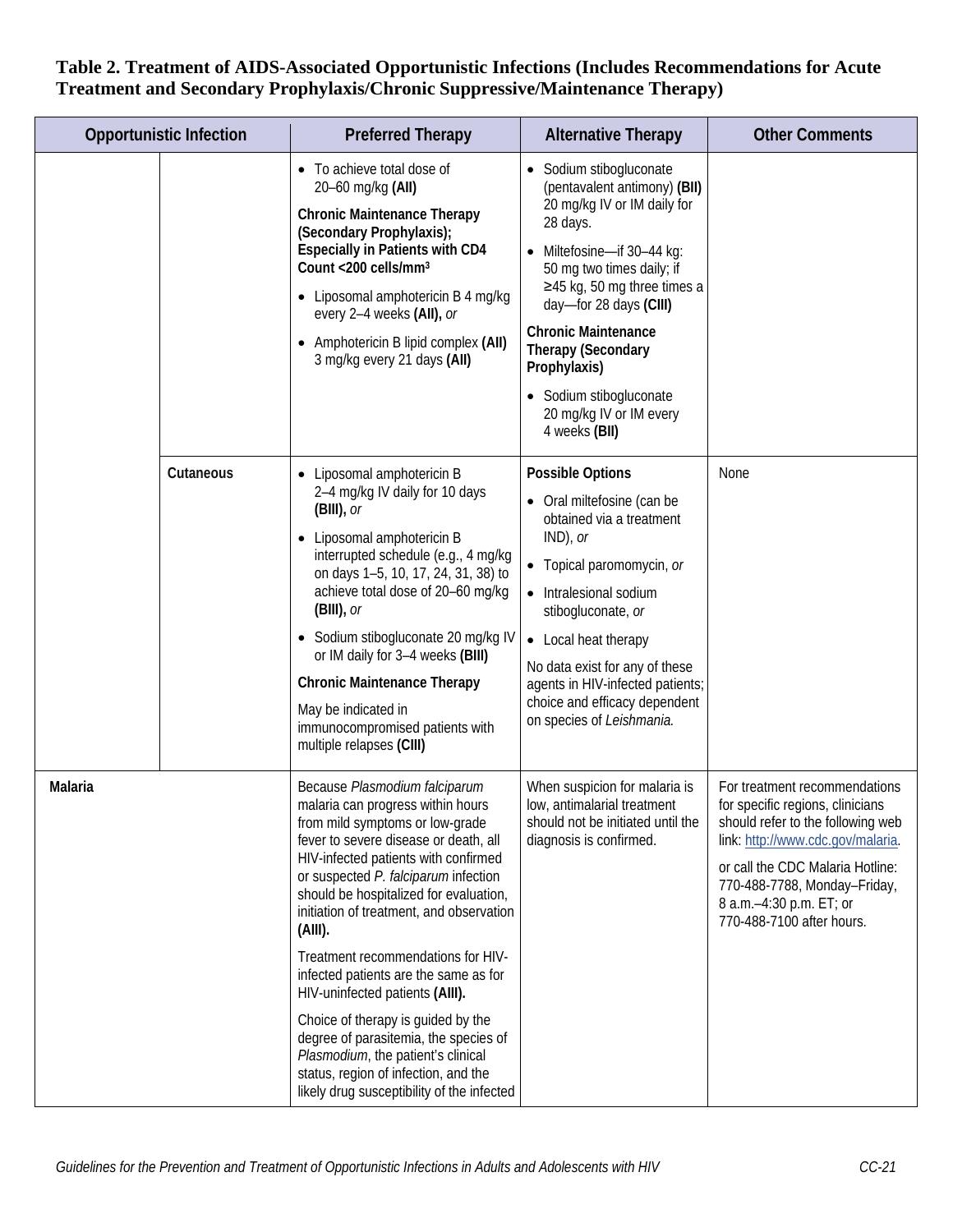| <b>Opportunistic Infection</b> | <b>Preferred Therapy</b>                                                                                                                                                                                                                                                                                                                                                                                                                                                                                                                                                                                                                                                                                                                                                                                                                                                                                                                                                                                                                                                                                                                                                                                                                                                                                                                                                                                                                               | <b>Alternative Therapy</b>                                                                                                                                                                                                                                                                                                                                         | <b>Other Comments</b>                                                              |
|--------------------------------|--------------------------------------------------------------------------------------------------------------------------------------------------------------------------------------------------------------------------------------------------------------------------------------------------------------------------------------------------------------------------------------------------------------------------------------------------------------------------------------------------------------------------------------------------------------------------------------------------------------------------------------------------------------------------------------------------------------------------------------------------------------------------------------------------------------------------------------------------------------------------------------------------------------------------------------------------------------------------------------------------------------------------------------------------------------------------------------------------------------------------------------------------------------------------------------------------------------------------------------------------------------------------------------------------------------------------------------------------------------------------------------------------------------------------------------------------------|--------------------------------------------------------------------------------------------------------------------------------------------------------------------------------------------------------------------------------------------------------------------------------------------------------------------------------------------------------------------|------------------------------------------------------------------------------------|
|                                | species, and can be found at<br>https://www.cdc.gov/malaria.                                                                                                                                                                                                                                                                                                                                                                                                                                                                                                                                                                                                                                                                                                                                                                                                                                                                                                                                                                                                                                                                                                                                                                                                                                                                                                                                                                                           |                                                                                                                                                                                                                                                                                                                                                                    |                                                                                    |
| Microsporidiosis               | For GI Infections Caused by<br>Enterocytozoon bienuesi<br>• Initiate or optimize ART with<br>immune restoration to CD4 count<br>>100 cells/mm <sup>3</sup> (AII); plus<br>Manage dehydration and diarrhea<br>$\bullet$<br>with fluid support (AII); and<br>malnutrition and wasting with<br>nutritional supplement (AIII).<br>For Intestinal and Disseminated<br>(Not Ocular) Infections Caused by<br>Microsporidia Other Than<br>E. bienuesi and Vittaforma corneae<br>• Albendazole 400 mg PO twice daily<br>(All), continue until CD4 count<br>>200 cells/mm <sup>3</sup> for >6 months after<br>initiation of ART (BIII)<br>For Disseminated Disease Caused<br>by Trachipleistophora or Anncaliia<br>• Itraconazole 400 mg PO daily plus<br>albendazole 400 mg PO twice daily<br>(CIII)<br>For Ocular Infection<br>Topical fumagillin<br>$\bullet$<br>bicylohexylammonium (Fumidil B)<br>eyedrops 3 mg/mL in saline<br>(fumagillin 70 µg/mL): two<br>eyedrops every 2 hours for 4 days,<br>then two eyedrops four times daily<br>(investigational use only in United<br>States) (BII) plus albendazole<br>400 mg PO twice daily, for<br>management of systemic infection<br>(BIII)<br>If CD4 Count >200 Cells/mm <sup>3</sup><br>• Continue until symptoms resolved<br>$(CIII)$ .<br>If CD4 Count $\leq$ 200 Cells/mm <sup>3</sup><br>Continue until resolution of ocular<br>symptoms and CD4 count<br>increases to >200 cells/mm <sup>3</sup> for | For GI Infections Caused by<br>E. bienuesi<br>• Fumagillin 60 mg/day (BII)<br>and TNP-470 (a synthetic<br>analog of fumagillin) (BIII)<br>may be effective, but neither<br>is available in the United<br>States.<br>Nitazoxanide (1,000 mg<br>twice daily) may have some<br>effect, but response may be<br>minimal in patients with low<br>CD4 cell counts (CIII). | Anti-motility agents can be used<br>for diarrhea control if required<br>$(BIII)$ . |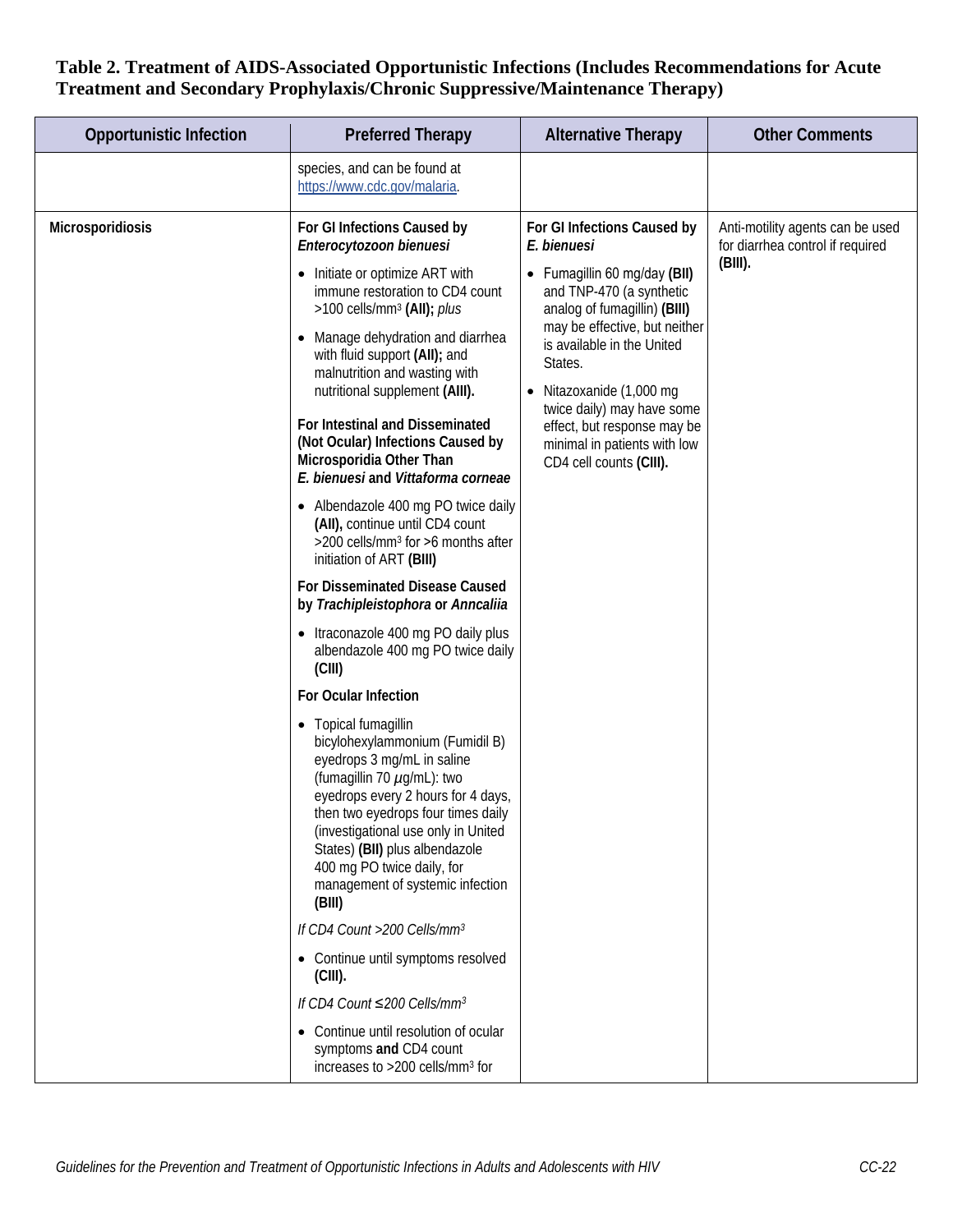| <b>Opportunistic Infection</b>                      | <b>Preferred Therapy</b>                                                                                                                                                                                                                                                                                                                                                                                                                                                                                                                                                                                                                                               | <b>Alternative Therapy</b>                                                                                                                                                                                                                                                                                                                                                                                                                                                                                                                                                                                                 | <b>Other Comments</b>                                                                                                                                                                                                                                                                                                                                                                                                                                                                                                                                                                                                                                                                                                     |
|-----------------------------------------------------|------------------------------------------------------------------------------------------------------------------------------------------------------------------------------------------------------------------------------------------------------------------------------------------------------------------------------------------------------------------------------------------------------------------------------------------------------------------------------------------------------------------------------------------------------------------------------------------------------------------------------------------------------------------------|----------------------------------------------------------------------------------------------------------------------------------------------------------------------------------------------------------------------------------------------------------------------------------------------------------------------------------------------------------------------------------------------------------------------------------------------------------------------------------------------------------------------------------------------------------------------------------------------------------------------------|---------------------------------------------------------------------------------------------------------------------------------------------------------------------------------------------------------------------------------------------------------------------------------------------------------------------------------------------------------------------------------------------------------------------------------------------------------------------------------------------------------------------------------------------------------------------------------------------------------------------------------------------------------------------------------------------------------------------------|
|                                                     | >6 months in response to ART<br>$(BIII)$ .                                                                                                                                                                                                                                                                                                                                                                                                                                                                                                                                                                                                                             |                                                                                                                                                                                                                                                                                                                                                                                                                                                                                                                                                                                                                            |                                                                                                                                                                                                                                                                                                                                                                                                                                                                                                                                                                                                                                                                                                                           |
| Mycobacterium avium Complex (MAC)<br><b>Disease</b> | At Least 2 Drugs as Initial Therapy<br>to Prevent or Delay Emergence of<br>Resistance<br>Clarithromycin 500 mg PO two<br>times daily (AI) plus ethambutol<br>15 mg/kg PO daily (AI), or<br>If drug interaction or intolerance<br>$\bullet$<br>precludes the use of clarithromycin,<br>(azithromycin 500-600 mg plus<br>ethambutol 15 mg/kg) PO daily<br>(All)<br>Duration<br>• At least 12 months of therapy, can<br>discontinue if no signs and<br>symptoms of MAC disease and<br>sustained (>6 months) CD4 count<br>>100 cells/mm <sup>3</sup> in response to ART                                                                                                    | Some experts recommend<br>addition of a third or fourth drug<br>for patients with high<br>mycobacterial loads (>2 log<br>CFU/mL of blood), or in the<br>absence of effective ART (CIII).<br>Third or Fourth Drug Options<br>May Include<br>• Rifabutin 300 mg PO daily<br>(dose adjustment may be<br>necessary based on drug<br>interactions) (CI), or<br>• A fluoroquinolone, such as<br>moxifloxacin 400 mg PO<br>daily (CIII) or levofloxacin<br>500 mg PO daily (CIII), or<br>• An injectable<br>aminoglycoside such as<br>amikacin 10-15 mg/kg IV<br>daily (CIII) or streptomycin<br>1 g IV or IM daily (CIII)        | Testing of susceptibility to<br>clarithromycin and azithromycin is<br>recommended (BIII).<br>NSAIDs can be used for<br>moderate to severe symptoms<br>attributed to IRIS (CIII).<br>If IRIS symptoms persist, short<br>course (i.e., 4 weeks-8 weeks)<br>systemic corticosteroid<br>(equivalent to 20-40 mg<br>prednisone) can be used (CII).                                                                                                                                                                                                                                                                                                                                                                             |
| Mycobacterium tuberculosis (TB)<br><b>Disease</b>   | After collecting a specimen for culture<br>and molecular diagnostic tests,<br>empiric TB treatment should be<br>started in individuals with clinical and<br>radiographic presentation suggestive<br>of TB (AIII).<br>Refer to the Dosing<br>Recommendations for Anti-TB Drugs<br>Recommendations table in the<br>Mycobacterium tuberculosis section<br>for dosing recommendations.<br>Initial Phase (8 weeks or 2 months,<br>given daily by DOT) (AI)<br>• INH (plus pyridoxine) plus (RIF or<br>RFB) plus PZA plus EMB (AI)<br>If drug susceptibility report shows<br>sensitivity to INH and RFP, then<br>EMB can be discontinued before<br>the end of 2 months (AI). | <b>Treatment for Drug-Resistant</b><br>TВ<br>Empiric therapy for resistance<br>to rifamycin +/- other drugs:<br>• INH plus PZA plus EMB plus<br>(moxifloxacin or<br>levofloxacin) plus (linezolid<br>or amikacin) (BII)<br>• Therapy should be modified<br>once rifamycin resistance is<br>confirmed, and based on<br>drug susceptibility results to<br>provide ≥5 drugs (BII).<br><b>Resistant to INH</b><br>• (Moxifloxacin or<br>levofloxacin) plus (RIF or<br>RFB) plus EMB plus PZA for<br>6 months (BII)<br>Resistance to Rifamycin +/-<br><b>Other Drugs</b><br>• Therapy should be<br>individualized based on drug | DOT is recommended for all<br>patients (AII).<br>All rifamycins may have<br>significant pharmacokinetic<br>interactions with ARV drugs;<br>please refer to the Dosing<br>Recommendations for Anti-TB<br>Drugs table in the <b>Mycobacterium</b><br>tuberculosis section and the<br>Drug-Drug Interactions section in<br>the Adult and Adolescent<br><b>Antiretroviral Guidelines for</b><br>dosing recommendations.<br>Therapeutic drug monitoring<br>should be considered in patients<br>receiving rifamycin and interacting<br>ART.<br>Adjunctive corticosteroids for TB<br>meningitis (AII): dexamethasone<br>0.3-0.4mg/kg/day for 2-4 weeks,<br>then taper by 0.1 mg/kg per week<br>until 01mg/kg, then 4 mg per day, |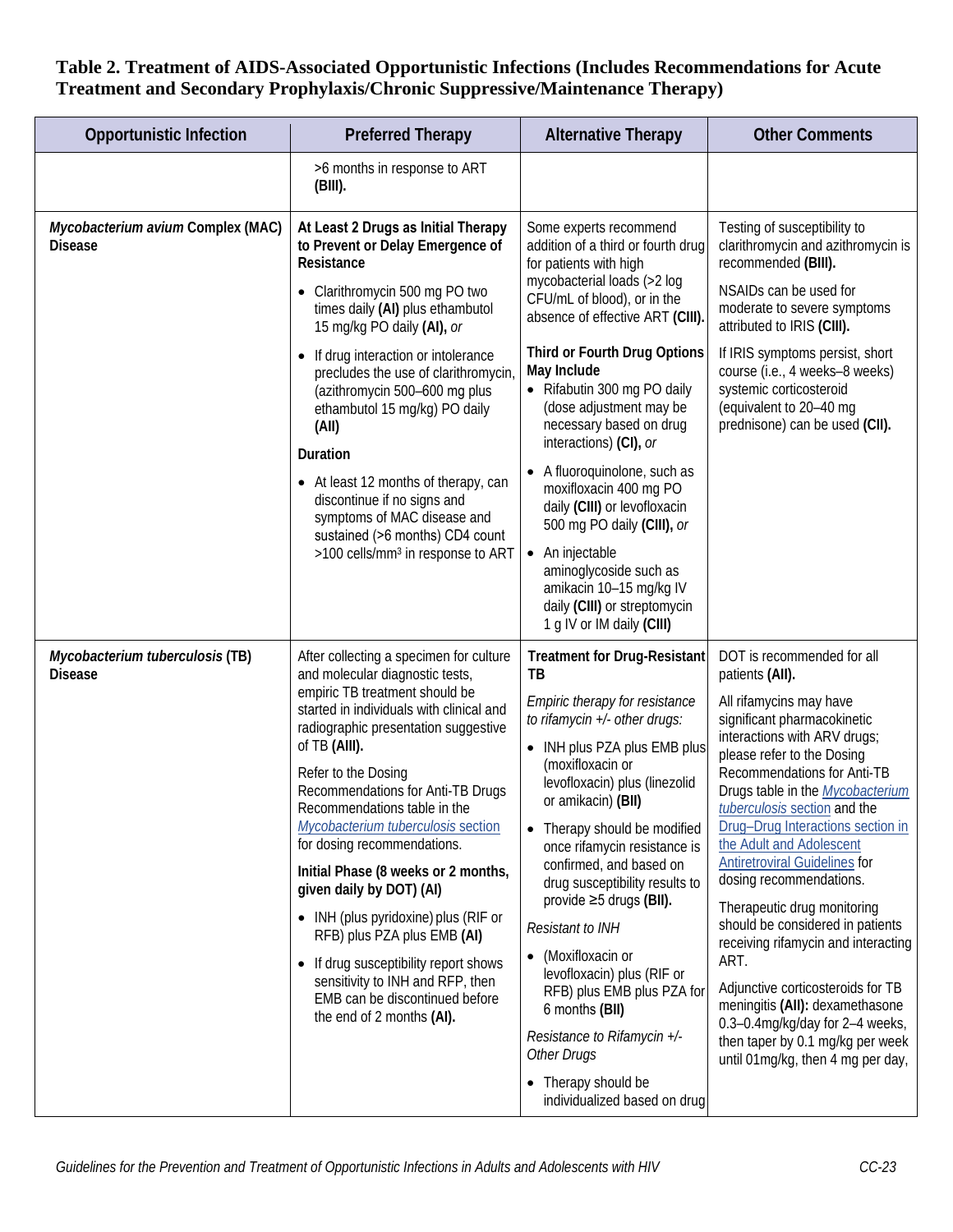| <b>Opportunistic Infection</b> | <b>Preferred Therapy</b>                                                                                                                                                                                                                                                                                                                                                                                                                                                                                                                                                                                        | <b>Alternative Therapy</b>                                                                                                                                                                                                                                                                                                                                                                                                                                                                                                                                                                                                                         | <b>Other Comments</b>                                                                                                                                                                                                                                                                                                                                                                                                                                                                                                                                                                                                                                                                           |
|--------------------------------|-----------------------------------------------------------------------------------------------------------------------------------------------------------------------------------------------------------------------------------------------------------------------------------------------------------------------------------------------------------------------------------------------------------------------------------------------------------------------------------------------------------------------------------------------------------------------------------------------------------------|----------------------------------------------------------------------------------------------------------------------------------------------------------------------------------------------------------------------------------------------------------------------------------------------------------------------------------------------------------------------------------------------------------------------------------------------------------------------------------------------------------------------------------------------------------------------------------------------------------------------------------------------------|-------------------------------------------------------------------------------------------------------------------------------------------------------------------------------------------------------------------------------------------------------------------------------------------------------------------------------------------------------------------------------------------------------------------------------------------------------------------------------------------------------------------------------------------------------------------------------------------------------------------------------------------------------------------------------------------------|
|                                | <b>Continuation Phase (Duration</b><br>depends on site and severity of<br>infection [as noted below].)<br>• INH (plus pyridoxine) plus (RIF or<br>RFB) daily (AI)<br><b>Total Duration of Therapy (For</b><br>Drug-Susceptible TB)<br>Pulmonary, Drug-Susceptible,<br>Uncomplicated TB<br>$\bullet$ 6 months (AI)<br>Pulmonary TB with Positive Culture<br>After 2 Months of TB Treatment, or<br>Severe Cavitary or Disseminated<br>Extrapulmonary TB<br>$\bullet$ 9 months (BII)<br>TB Meningitis:<br>$\bullet$ 9-12 months (BII)<br>Extra-Pulmonary TB in Other Sites<br>$\bullet$ 6 months (BII)             | susceptibility results and<br>clinical and microbiologic<br>responses, to include<br>$\geq$ 5 active drugs, and with<br>close consultation with<br>experienced specialists<br>(AIII).                                                                                                                                                                                                                                                                                                                                                                                                                                                              | and taper by 1 mg/week for total<br>of 12 weeks.<br>Adjunctive corticosteroid is not<br>recommended for patients with<br>TB pericarditis.<br>Paradoxical IRIS that is not<br>severe can be treated with<br>NSAIDs without a change in TB<br>or HIV therapy (BIII).<br>See text for prednisone dosing<br>recommendations for preemptive<br>treatment or management of IRIS.                                                                                                                                                                                                                                                                                                                      |
| Pneumocystis Pneumonia (PCP)   | Patients who develop PCP despite<br>TMP-SMX prophylaxis can usually be<br>treated with standard doses of TMP-<br>SMX (BIII).<br>Duration of PCP treatment: 21 days<br>(All)<br>For Moderate-to-Severe PCP<br>• TMP-SMX: (TMP 15-20 mg and<br>SMX 75-100 mg)/kg/day IV given<br>every 6 hours or every 8 hours<br>(AI); may switch to PO<br>formulations after clinical<br>improvement (AI).<br>For Mild-to-Moderate PCP<br>$\bullet$ TMP-SMX: (TMP 15-20 mg and<br>SMX 75-100 mg)/kg/day, given PO<br>in 3 divided doses (AI), or<br>TMP-SMX: (160 mg/800 mg or DS)<br>two tablets PO three times daily<br>(AI) | For Moderate-to-Severe PCP<br>• Pentamidine 4 mg/kg IV<br>daily infused over<br>$\geq 60$ minutes (AI); can<br>reduce dose to 3 mg/kg IV<br>daily in the event of toxicities<br>$(BI)$ , or<br>Primaquine 30 mg (base)<br>PO daily plus (clindamycin<br>600 mg IV every 6 hours or<br>900 mg IV every 8 hours) or<br>(clindamycin 450 mg PO<br>every 6 hours or 600 mg PO<br>every 8 hours) (AI)<br>For Mild-to-Moderate PCP<br>• Dapsone 100 mg PO daily<br>plus TMP 5 mg/kg PO three<br>times a day (BI), or<br>• Primaquine 30 mg (base)<br>PO daily plus (clindamycin<br>450 mg PO every 6 hours or<br>600 mg PO every 8 hours)<br>$(BI)$ , or | <b>Indications for Adjunctive</b><br>Corticosteroids (AI)<br>$PaO2 < 70$ mmHg at room air, or<br>Alveolar-arterial DO <sub>2</sub> gradient<br>$>35$ mmHg<br><b>Prednisone Doses (Beginning</b><br>as Early as Possible and Within<br>72 Hours of PCP Therapy) (AI)<br>Days 1-5: 40 mg PO twice<br>daily<br>• Days 6-10: 40 mg PO daily<br>$\bullet$ Days 11-21: 20 mg PO daily<br>IV methylprednisolone can be<br>administered as 75% of<br>prednisone dose.<br>Benefit of corticosteroid if started<br>after 72 hours of treatment is<br>unknown, but some clinicians will<br>use it for moderate-to-severe<br>PCP (BIII).<br>Whenever possible, patients<br>should be tested for G6PD before |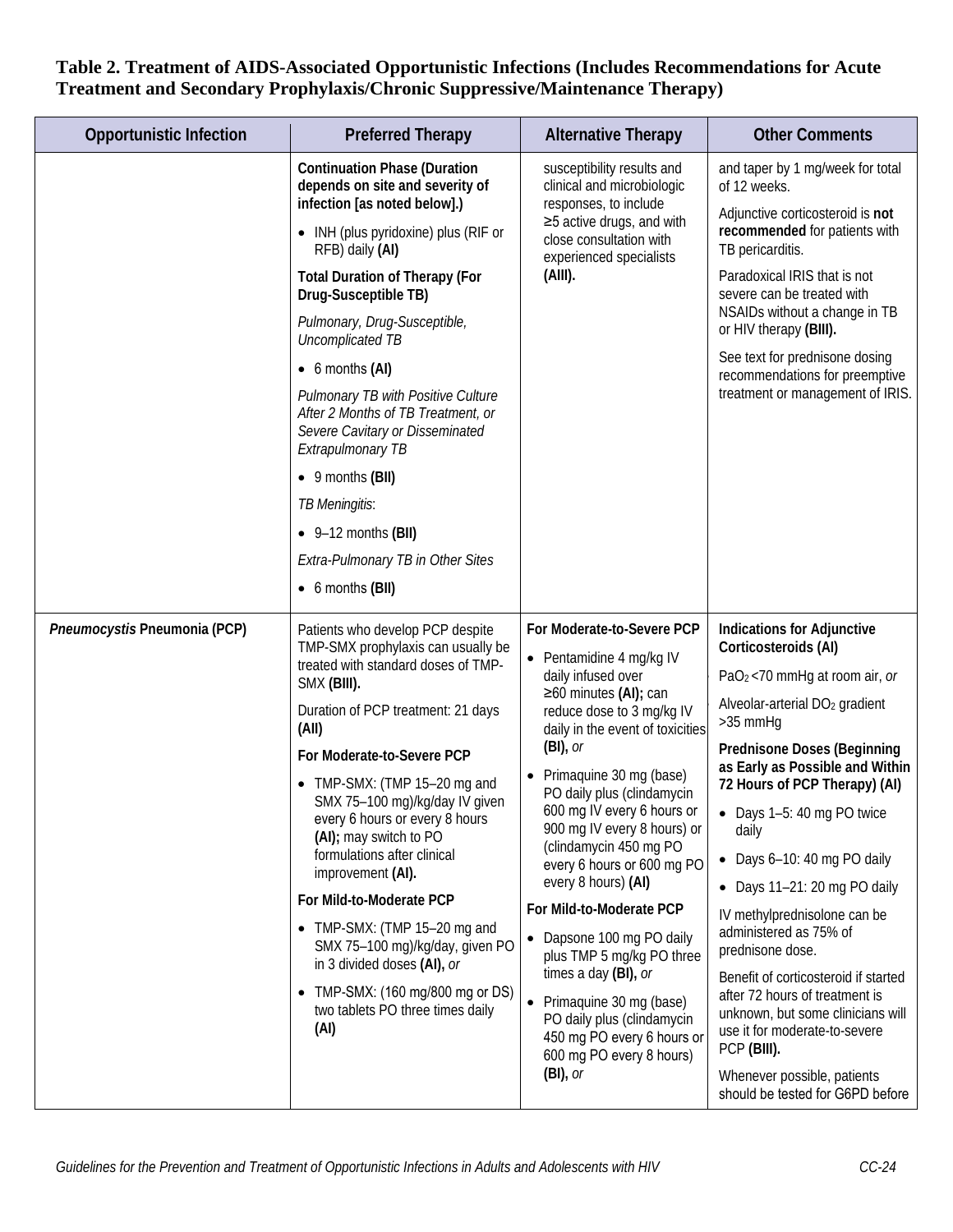| <b>Opportunistic Infection</b>                                                           | <b>Preferred Therapy</b>                                                                                                                                                                                                                                                                                    | <b>Alternative Therapy</b>                                                                                                                                                                                                                                                                                                                                                                                                                                                                                                                                                                                                                                                                                                  | <b>Other Comments</b>                                                                                                                                                                                                                                                                                                                                                                                                                                                                                                                                                                                                                                                                                                                    |
|------------------------------------------------------------------------------------------|-------------------------------------------------------------------------------------------------------------------------------------------------------------------------------------------------------------------------------------------------------------------------------------------------------------|-----------------------------------------------------------------------------------------------------------------------------------------------------------------------------------------------------------------------------------------------------------------------------------------------------------------------------------------------------------------------------------------------------------------------------------------------------------------------------------------------------------------------------------------------------------------------------------------------------------------------------------------------------------------------------------------------------------------------------|------------------------------------------------------------------------------------------------------------------------------------------------------------------------------------------------------------------------------------------------------------------------------------------------------------------------------------------------------------------------------------------------------------------------------------------------------------------------------------------------------------------------------------------------------------------------------------------------------------------------------------------------------------------------------------------------------------------------------------------|
|                                                                                          | Secondary Prophylaxis, After<br><b>Completion of PCP Treatment</b><br>• TMP-SMX DS: 1 tablet PO daily<br>$(Al)$ , or<br>• TMP-SMX (80 mg/400 mg or SS):<br>1 tablet PO daily (AI)                                                                                                                           | • Atovaquone 750 mg PO<br>twice daily with food (BI)<br>Secondary Prophylaxis, After<br><b>Completion of PCP</b><br>Treatment<br>• TMP-SMX DS: 1 tablet PO<br>three times weekly (BI), or<br>Dapsone 100 mg PO daily<br>$(BI)$ , or<br>Dapsone 50 mg PO daily<br>with (pyrimethamine <sup>a</sup> 50 mg<br>plus leucovorin 25 mg) PO<br>weekly (BI), or<br>(Dapsone 200 mg plus<br>pyrimethamine <sup>a</sup> 75 mg plus<br>leucovorin 25 mg) PO<br>weekly (BI), or<br>Aerosolized pentamidine<br>300 mg monthly via<br>Respirgard II™ nebulizer<br>$(BI)$ , or<br>• Atovaquone 1,500 mg PO<br>daily (BI), or<br>(Atovaquone 1,500 mg plus<br>pyrimethamine <sup>a</sup> 25 mg plus<br>leucovorin 10 mg) PO daily<br>(CIII) | use of dapsone or primaquine.<br>Alternative therapy should be<br>used in patients found to have<br>G6PD deficiency.<br>Patients who are receiving<br>pyrimethamine <sup>a</sup> /sulfadiazine for<br>treatment or suppression of<br>toxoplasmosis do not require<br>additional PCP prophylaxis (AII).<br>If TMP-SMX is discontinued<br>because of a mild adverse<br>reaction, re-institution should be<br>considered after the reaction<br>resolves (AII). The dose can be<br>increased gradually<br>(desensitization) (BI), reduced, or<br>the frequency modified (CIII).<br>TMP-SMX should be permanently<br>discontinued in patients with<br>possible or definite Stevens-<br>Johnson Syndrome or toxic<br>epidermal necrosis (AII). |
| <b>Progressive Multifocal</b><br>Leukoencephalopathy (PML)/JC Virus<br><b>Infections</b> | There is no specific antiviral therapy<br>for JC virus infection. The main<br>treatment approach is to reverse the<br>immunosuppression caused by HIV.<br>Initiate ART immediately in ART-naive<br>patients (AII).<br>Optimize ART in patients who develop<br>PML in phase of HIV viremia on ART<br>(AIII). | None                                                                                                                                                                                                                                                                                                                                                                                                                                                                                                                                                                                                                                                                                                                        | Corticosteroids may be used for<br>PML-IRIS characterized by<br>contrast enhancement, edema or<br>mass effect, and with clinical<br>deterioration (BIII) (see text for<br>further discussion).                                                                                                                                                                                                                                                                                                                                                                                                                                                                                                                                           |
| Syphilis (Treponema pallidum<br>Infection)                                               | Early-Stage (Primary, Secondary,<br>and Early-Latent Syphilis)<br>• Benzathine penicillin G 2.4 million<br>units IM for 1 dose (AII)<br>Late-Latent Disease (>1 year or of<br>Unknown Duration, and No Signs of<br>Neurosyphilis)                                                                           | Early-Stage (Primary,<br>Secondary, and Early-Latent<br>Syphilis)<br>For penicillin-allergic patients<br>• Doxycycline 100 mg PO<br>twice a day for 14 days (BII)<br>Оr                                                                                                                                                                                                                                                                                                                                                                                                                                                                                                                                                     | The efficacy of non-penicillin<br>alternatives has not been<br>evaluated in HIV-infected patients<br>and they should be used only with<br>close clinical and serologic<br>monitoring.<br>Combination of procaine penicillin<br>and probenecid is not<br>recommended for patients who                                                                                                                                                                                                                                                                                                                                                                                                                                                     |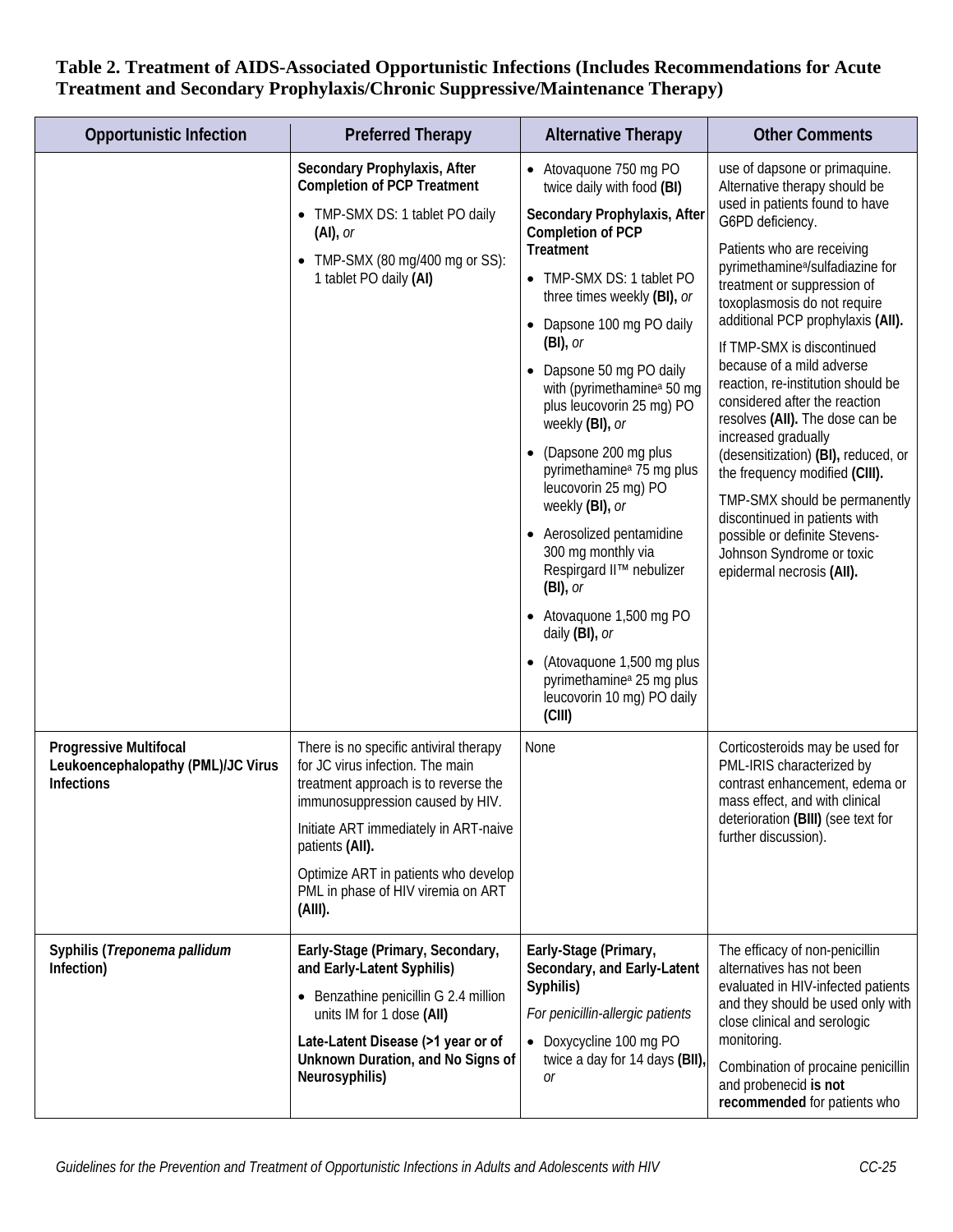| <b>Opportunistic Infection</b> | <b>Preferred Therapy</b>                                                                                                                                                                                                                                                                                                                                                                                                                                                                                                                                                                                                                                                  | <b>Alternative Therapy</b>                                                                                                                                                                                                                                                                                                                                                                                                                                                                                                                                                                                                                                                                                                                                                                                | <b>Other Comments</b>                                                                                                                                                                                                                                                                                                               |
|--------------------------------|---------------------------------------------------------------------------------------------------------------------------------------------------------------------------------------------------------------------------------------------------------------------------------------------------------------------------------------------------------------------------------------------------------------------------------------------------------------------------------------------------------------------------------------------------------------------------------------------------------------------------------------------------------------------------|-----------------------------------------------------------------------------------------------------------------------------------------------------------------------------------------------------------------------------------------------------------------------------------------------------------------------------------------------------------------------------------------------------------------------------------------------------------------------------------------------------------------------------------------------------------------------------------------------------------------------------------------------------------------------------------------------------------------------------------------------------------------------------------------------------------|-------------------------------------------------------------------------------------------------------------------------------------------------------------------------------------------------------------------------------------------------------------------------------------------------------------------------------------|
|                                | • Benzathine penicillin G 2.4 million<br>units IM weekly for 3 doses (AII)                                                                                                                                                                                                                                                                                                                                                                                                                                                                                                                                                                                                | • Ceftriaxone 1 g IM or IV<br>daily for 10-14 days (BII), or                                                                                                                                                                                                                                                                                                                                                                                                                                                                                                                                                                                                                                                                                                                                              | are allergic to sulfa-containing<br>medications (AIII).                                                                                                                                                                                                                                                                             |
|                                | Late-Stage (Tertiary-<br><b>Cardiovascular or Gummatous</b><br>Disease)<br>• Benzathine penicillin G 2.4 million<br>units IM weekly for 3 doses (AII)<br>(Note: Rule out neurosyphilis<br>before initiation of benzathine<br>penicillin, and obtain infectious<br>diseases consultation to guide<br>management.)<br>Neurosyphilis (Including Otic or<br>Ocular Disease)<br>• Aqueous crystalline penicillin G<br>18-24 million units per day<br>(administered as 3-4 million units<br>IV q4h or by continuous IV<br>infusion) for $10-14$ days (AII) $+/-$<br>benzathine penicillin G 2.4 million<br>units IM weekly for 3 doses after<br>completion of IV therapy (CIII) | • Azithromycin 2 g PO for<br>1 dose (BII) (Note:<br>Azithromycin is not<br>recommended for men who<br>have sex with men or<br>pregnant women [AII].)<br>Late-Latent Disease (>1 year<br>or of Unknown Duration, and<br>No Signs of Neurosyphilis)<br>For penicillin-allergic patients<br>Doxycycline 100 mg PO<br>twice a day for 28 days (BIII)<br>Neurosyphilis<br>• Procaine penicillin<br>2.4 million units IM daily plus<br>probenecid 500 mg PO four<br>times a day for 10-14 days<br>(BII) +/- benzathine penicillin<br>G 2.4 million units IM weekly<br>for 3 doses after completion<br>of above (CIII), or<br>• For penicillin-allergic<br>patients: Desensitization to<br>penicillin is the preferred<br>approach (BIII); if not<br>feasible, ceftriaxone, 2 g IV<br>daily for 10-14 days (BII) | The Jarisch-Herxheimer reaction<br>is an acute febrile reaction<br>accompanied by headache and<br>myalgia that can occur within the<br>first 24 hours after therapy for<br>syphilis. This reaction occurs<br>most frequently in patients with<br>early syphilis, high non-<br>treponemal titers, and prior<br>penicillin treatment. |
| Talaromycosis (Penicilliosis)  | <b>Induction Therapy</b><br>• Liposomal amphotericin B                                                                                                                                                                                                                                                                                                                                                                                                                                                                                                                                                                                                                    | <b>Induction Therapy</b><br>• Amphotericin B                                                                                                                                                                                                                                                                                                                                                                                                                                                                                                                                                                                                                                                                                                                                                              | Itraconazole is not recommended<br>as induction therapy for<br>talaromycosis (AI).                                                                                                                                                                                                                                                  |
|                                | 3-5 mg/kg/day IV (AI)<br>Duration<br>• 2 weeks (AI), followed by                                                                                                                                                                                                                                                                                                                                                                                                                                                                                                                                                                                                          | deoxycholate 0.7 mg/kg/day<br>IV for 2 weeks (if liposomal<br>amphotericin B is not<br>available) (AI)                                                                                                                                                                                                                                                                                                                                                                                                                                                                                                                                                                                                                                                                                                    | ART can be initiated as early as<br>1 week after initiation of treatment<br>for talaromycosis (BIII).                                                                                                                                                                                                                               |
|                                | consolidation therapy                                                                                                                                                                                                                                                                                                                                                                                                                                                                                                                                                                                                                                                     | If Amphotericin B is Not                                                                                                                                                                                                                                                                                                                                                                                                                                                                                                                                                                                                                                                                                                                                                                                  | Itraconazole and voriconazole                                                                                                                                                                                                                                                                                                       |
|                                | <b>Consolidation Therapy</b>                                                                                                                                                                                                                                                                                                                                                                                                                                                                                                                                                                                                                                              | Available                                                                                                                                                                                                                                                                                                                                                                                                                                                                                                                                                                                                                                                                                                                                                                                                 | may have significant interactions<br>with certain ARV agents. These                                                                                                                                                                                                                                                                 |
|                                | • Itraconazole 200 mg PO twice daily<br>for 10 weeks (AI), followed by<br>chronic maintenance therapy                                                                                                                                                                                                                                                                                                                                                                                                                                                                                                                                                                     | • Voriconazole 6 mg/kg IV<br>every 12 hours for 1 day<br>(loading dose), then 4 mg/kg<br>IV every 12 hours (BII), or                                                                                                                                                                                                                                                                                                                                                                                                                                                                                                                                                                                                                                                                                      | interactions are complex and can<br>be bi-directional. Refer to Drug-<br>Drug Interactions in the Adult and                                                                                                                                                                                                                         |
|                                | <b>Chronic Maintenance Therapy</b><br>• Itraconazole 200 mg PO once                                                                                                                                                                                                                                                                                                                                                                                                                                                                                                                                                                                                       | • Voriconazole 600 mg PO<br>twice daily for 1 day (loading                                                                                                                                                                                                                                                                                                                                                                                                                                                                                                                                                                                                                                                                                                                                                | <b>Adolescent Antiretroviral</b><br>Guidelines for dosage<br>recommendations.                                                                                                                                                                                                                                                       |
|                                | daily, until CD4 count<br>>100 cells/mm <sup>3</sup> for $\geq$ 6 months (AII)                                                                                                                                                                                                                                                                                                                                                                                                                                                                                                                                                                                            | dose), then 400 mg PO<br>twice daily (BII)                                                                                                                                                                                                                                                                                                                                                                                                                                                                                                                                                                                                                                                                                                                                                                | TDM and dosage adjustment may<br>be necessary to ensure triazole                                                                                                                                                                                                                                                                    |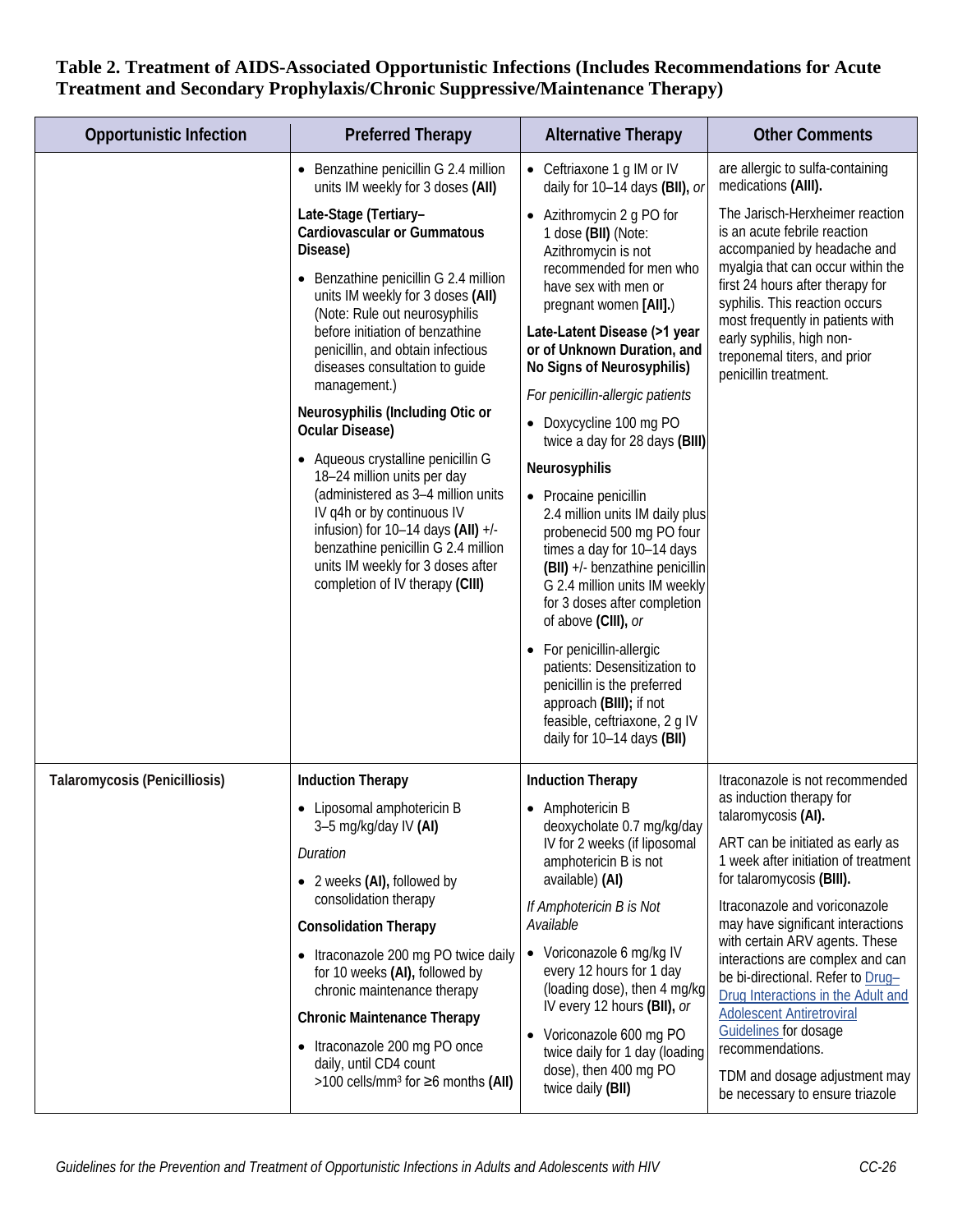| <b>Opportunistic Infection</b> | <b>Preferred Therapy</b>                                                                                                                                                                                                                                                                                                                                                                                                                                                                                                                                                                                                                                                                                                                                                                                                                                                                                                                                                                                     | <b>Alternative Therapy</b>                                                                                                                                                                                                                                                                                                                                                                                                                                                                                                                                                                                                                                                                                                                                                                           | <b>Other Comments</b>                                                                                                                                                                                                                                                                                                                                                                                                                                                                                                                                                                                                                                                                                                                                                                                                                                                                                                                                          |
|--------------------------------|--------------------------------------------------------------------------------------------------------------------------------------------------------------------------------------------------------------------------------------------------------------------------------------------------------------------------------------------------------------------------------------------------------------------------------------------------------------------------------------------------------------------------------------------------------------------------------------------------------------------------------------------------------------------------------------------------------------------------------------------------------------------------------------------------------------------------------------------------------------------------------------------------------------------------------------------------------------------------------------------------------------|------------------------------------------------------------------------------------------------------------------------------------------------------------------------------------------------------------------------------------------------------------------------------------------------------------------------------------------------------------------------------------------------------------------------------------------------------------------------------------------------------------------------------------------------------------------------------------------------------------------------------------------------------------------------------------------------------------------------------------------------------------------------------------------------------|----------------------------------------------------------------------------------------------------------------------------------------------------------------------------------------------------------------------------------------------------------------------------------------------------------------------------------------------------------------------------------------------------------------------------------------------------------------------------------------------------------------------------------------------------------------------------------------------------------------------------------------------------------------------------------------------------------------------------------------------------------------------------------------------------------------------------------------------------------------------------------------------------------------------------------------------------------------|
|                                |                                                                                                                                                                                                                                                                                                                                                                                                                                                                                                                                                                                                                                                                                                                                                                                                                                                                                                                                                                                                              | Duration<br>• 2 weeks (BII) followed by<br>consolidation therapy with<br>itraconazole (preferred) or<br>voriconazole<br><b>Consolidation Therapy</b>                                                                                                                                                                                                                                                                                                                                                                                                                                                                                                                                                                                                                                                 | antifungal and ARV efficacy and<br>reduce concentration-related<br>toxicities. The goals of<br>itraconazole and voriconazole<br>trough concentrations are<br>$>0.5$ mcg/mL and $>1.0$ mcg/mL,<br>respectively.                                                                                                                                                                                                                                                                                                                                                                                                                                                                                                                                                                                                                                                                                                                                                 |
|                                |                                                                                                                                                                                                                                                                                                                                                                                                                                                                                                                                                                                                                                                                                                                                                                                                                                                                                                                                                                                                              | • Voriconazole 200 mg PO<br>twice daily for 10 weeks<br>(BII), followed by chronic<br>maintenance therapy<br><b>Chronic Maintenance</b><br>Therapy                                                                                                                                                                                                                                                                                                                                                                                                                                                                                                                                                                                                                                                   |                                                                                                                                                                                                                                                                                                                                                                                                                                                                                                                                                                                                                                                                                                                                                                                                                                                                                                                                                                |
|                                |                                                                                                                                                                                                                                                                                                                                                                                                                                                                                                                                                                                                                                                                                                                                                                                                                                                                                                                                                                                                              | • Itraconazole should be used<br>(All). Chronic maintenance<br>therapy with voriconazole<br>has not been studied.                                                                                                                                                                                                                                                                                                                                                                                                                                                                                                                                                                                                                                                                                    |                                                                                                                                                                                                                                                                                                                                                                                                                                                                                                                                                                                                                                                                                                                                                                                                                                                                                                                                                                |
| Toxoplasma gondii Encephalitis | Treatment of Acute Infection (AI)<br>Pyrimethamine <sup>a</sup> 200 mg PO one<br>time, followed by weight-based<br>therapy:<br>$\circ$ If <60 kg: pyrimethamine <sup>a</sup> 50 mg<br>PO once daily plus sulfadiazine<br>1,000 mg PO every 6 hours plus<br>leucovorin 10-25 mg PO once<br>daily<br>$\circ$ If $\geq 60$ kg: pyrimethamine <sup>a</sup><br>75 mg PO once daily plus<br>sulfadiazine 1,500 mg PO every<br>6 hours plus leucovorin<br>10-25 mg PO once daily<br>Leucovorin dose can be increased<br>to 50 mg daily or twice a day.<br><b>Duration for Acute Therapy</b><br>• At least 6 weeks (BII); longer<br>duration if clinical or radiologic<br>disease is extensive or response is<br>incomplete at 6 weeks<br>• After completion of acute therapy,<br>all patients should be initiated on<br>chronic maintenance therapy.<br><b>Chronic Maintenance Therapy</b><br>• Pyrimethamine <sup>a</sup> 25-50 mg PO<br>daily plus sulfadiazine 2,000-4,000<br>mg PO daily (in 2-4 divided doses) | <b>Treatment of Acute Infection</b><br>• Pyrimethamine <sup>a</sup><br>(leucovorin)* plus<br>clindamycin 600 mg IV or<br>PO every 6 hours (AI), or<br>• TMP-SMX (TMP 5 mg/kg<br>and SMX 25 mg/kg) IV or<br>PO twice a day (BI), or<br>• Atovaquone 1,500 mg PO<br>twice a day with food plus<br>pyrimethamine <sup>a</sup> (leucovorin)<br>$(BII)$ , or<br>• Atovaquone 1,500 mg PO<br>twice a day with food plus<br>sulfadiazine 1,000-1,500<br>mg PO every 6 hours<br>(weight-based dosing, as in<br>preferred therapy) (BII), or<br>• Atovaguone 1,500 mg PO<br>twice a day with food (BII),<br>0r<br><b>Chronic Maintenance</b><br>Therapy<br>Clindamycin 600 mg PO<br>$\bullet$<br>every 8 hours plus<br>(pyrimethamine <sup>a</sup> 25-50 mg<br>plus leucovorin 10-25 mg)<br>PO daily (BI), or | If pyrimethamine is unavailable or<br>there is a delay in obtaining it,<br>TMP-SMX should be utilized in<br>place of pyrimethamine-<br>sulfadiazine (BI).<br>For patients with a history of sulfa<br>allergy, sulfa desensitization<br>should be attempted using one of<br>several published strategies (BI).<br>Atovaquone should be<br>administered until therapeutic<br>doses of TMP-SMX are achieved<br>$(CIII)$ .<br>Adjunctive corticosteroids (e.g.,<br>dexamethasone) should only be<br>administered when clinically<br>indicated to treat mass effect<br>associated with focal lesions or<br>associated edema (BIII);<br>discontinue as soon as clinically<br>feasible.<br>Anticonvulsants should be<br>administered to patients with a<br>history of seizures (AIII) and<br>continued through acute<br>treatment, but should not be used<br>as seizure prophylaxis (AIII).<br>If clindamycin is used in place of<br>sulfadiazine, additional therapy |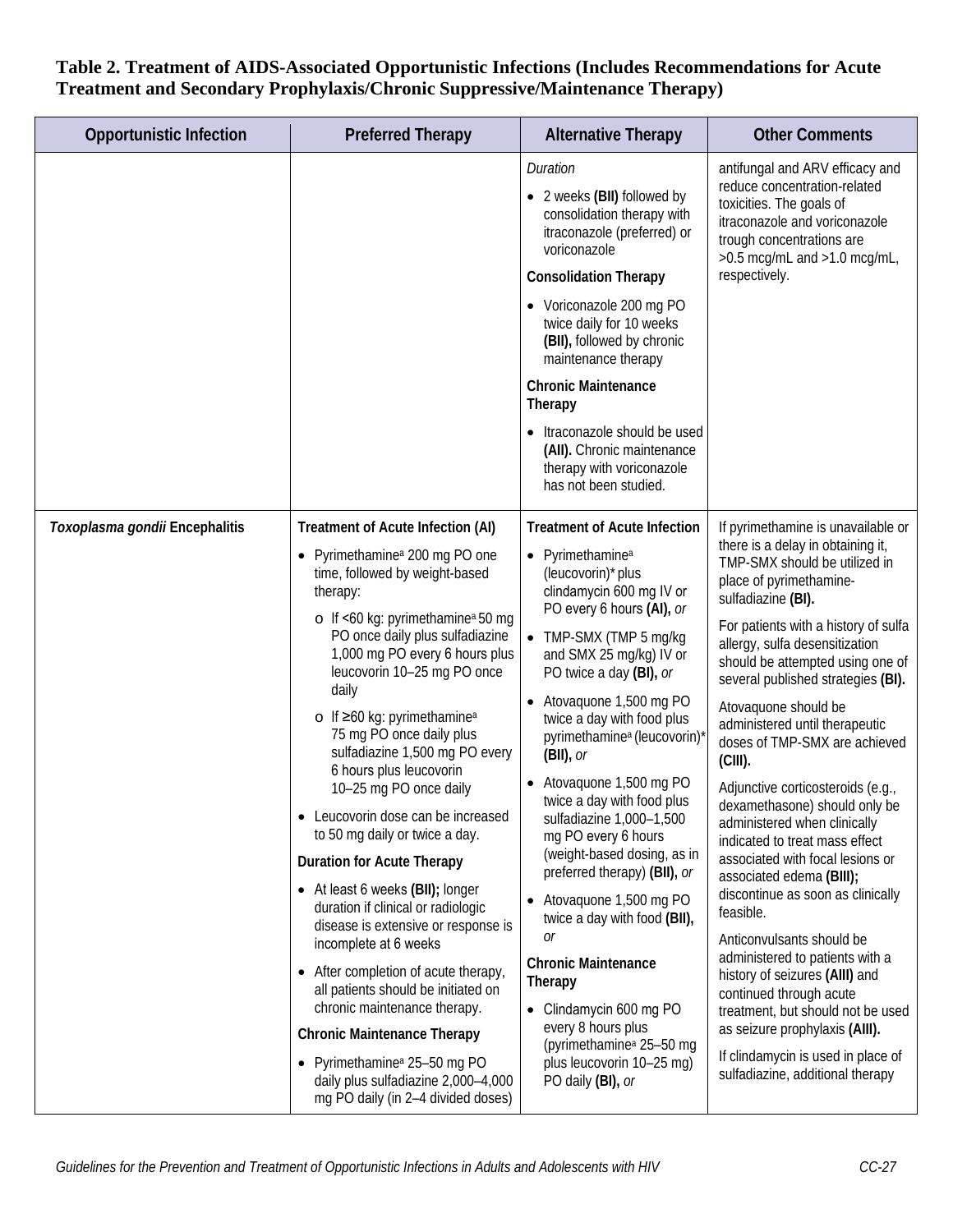| <b>Opportunistic Infection</b>       | <b>Preferred Therapy</b>                                                                                                                 | <b>Alternative Therapy</b>                                                                                                                       | <b>Other Comments</b>                                                                                                                                                     |
|--------------------------------------|------------------------------------------------------------------------------------------------------------------------------------------|--------------------------------------------------------------------------------------------------------------------------------------------------|---------------------------------------------------------------------------------------------------------------------------------------------------------------------------|
|                                      | plus leucovorin 10-25 mg PO daily<br>(AI)                                                                                                | • TMP-SMX DS 1 tablet twice<br>a day (BII), or                                                                                                   | must be added to prevent PCP<br>(AII).                                                                                                                                    |
|                                      |                                                                                                                                          | • TMP-SMX DS 1 tablet once<br>daily (BII); or                                                                                                    |                                                                                                                                                                           |
|                                      |                                                                                                                                          | $\bullet$ Atovaquone 750-1,500 mg<br>PO twice a day plus<br>(pyrimethamine <sup>a</sup> 25 mg plus<br>leucovorin 10 mg) PO daily<br>$(BII)$ , or |                                                                                                                                                                           |
|                                      |                                                                                                                                          | $\bullet$ Atovaquone 750-1,500 mg<br>PO twice a day plus<br>sulfadiazine 2,000-4,000<br>mg PO daily (in 2-4 divided<br>doses (BII), or           |                                                                                                                                                                           |
|                                      |                                                                                                                                          | $\bullet$ Atovaquone 750-1,500 mg<br>PO twice a day with food<br>(BII)                                                                           |                                                                                                                                                                           |
|                                      |                                                                                                                                          | * Pyrimethamine <sup>a</sup> and<br>leucovorin doses are the same<br>as for preferred therapy.                                                   |                                                                                                                                                                           |
| Varicella Zoster Virus (VZV) Disease | Primary Varicella Infection<br>(Chickenpox)                                                                                              | Primary Varicella Infection<br>(Chickenpox)                                                                                                      | In managing VZV of the eyes,<br>consultation with an                                                                                                                      |
|                                      | <b>Uncomplicated Cases</b>                                                                                                               | Uncomplicated Cases (for 5-7<br>Days)                                                                                                            | ophthalmologist experienced in<br>management of VZV retinitis is                                                                                                          |
|                                      | • Initiate as soon as possible after<br>symptom onset and continue for<br>$5-7$ days:                                                    | • Acyclovir 800 mg PO five<br>times a day (BII)                                                                                                  | strongly recommended (AIII).<br>Duration of therapy for VZV<br>retinitis is not well defined, and                                                                         |
|                                      | o Valacyclovir 1 g PO three times<br>a day (AII), or                                                                                     | Herpes Zoster (Shingles)                                                                                                                         | should be determined based on<br>clinical, virologic, and                                                                                                                 |
|                                      | o Famciclovir 500 mg PO three<br>times a day (AII)                                                                                       | Acute Localized Dermatomal<br>• For 7-10 days; consider                                                                                          | immunologic responses and<br>ophthalmologic responses.                                                                                                                    |
|                                      | Severe or Complicated Cases                                                                                                              | longer duration if lesions are<br>slow to resolve                                                                                                | Optimization of ART is<br>recommended for serious and                                                                                                                     |
|                                      | • Acyclovir 10 mg/kg IV every<br>8 hours for 7-10 days (AIII)                                                                            | • Acyclovir 800 mg PO five<br>times a day (BII)                                                                                                  | difficult-to-treat VZV infections<br>(e.g., retinitis, encephalitis) (AIII).                                                                                              |
|                                      | • May switch to oral valacyclovir,<br>famciclovir, or acyclovir after<br>defervescence if no evidence of<br>visceral involvement (BIII). |                                                                                                                                                  | In patients with herpes zoster<br>ophthalmicus who have stromal<br>keratitis and anterior uveitis,<br>topical corticosteroids to reduce<br>inflammation may be necessary. |
|                                      | Herpes Zoster (Shingles)<br>Acute Localized Dermatomal                                                                                   |                                                                                                                                                  | The role of ART has not been<br>established in these cases.                                                                                                               |
|                                      | • For 7-10 days; consider longer<br>duration if lesions are slow to<br>resolve                                                           |                                                                                                                                                  |                                                                                                                                                                           |